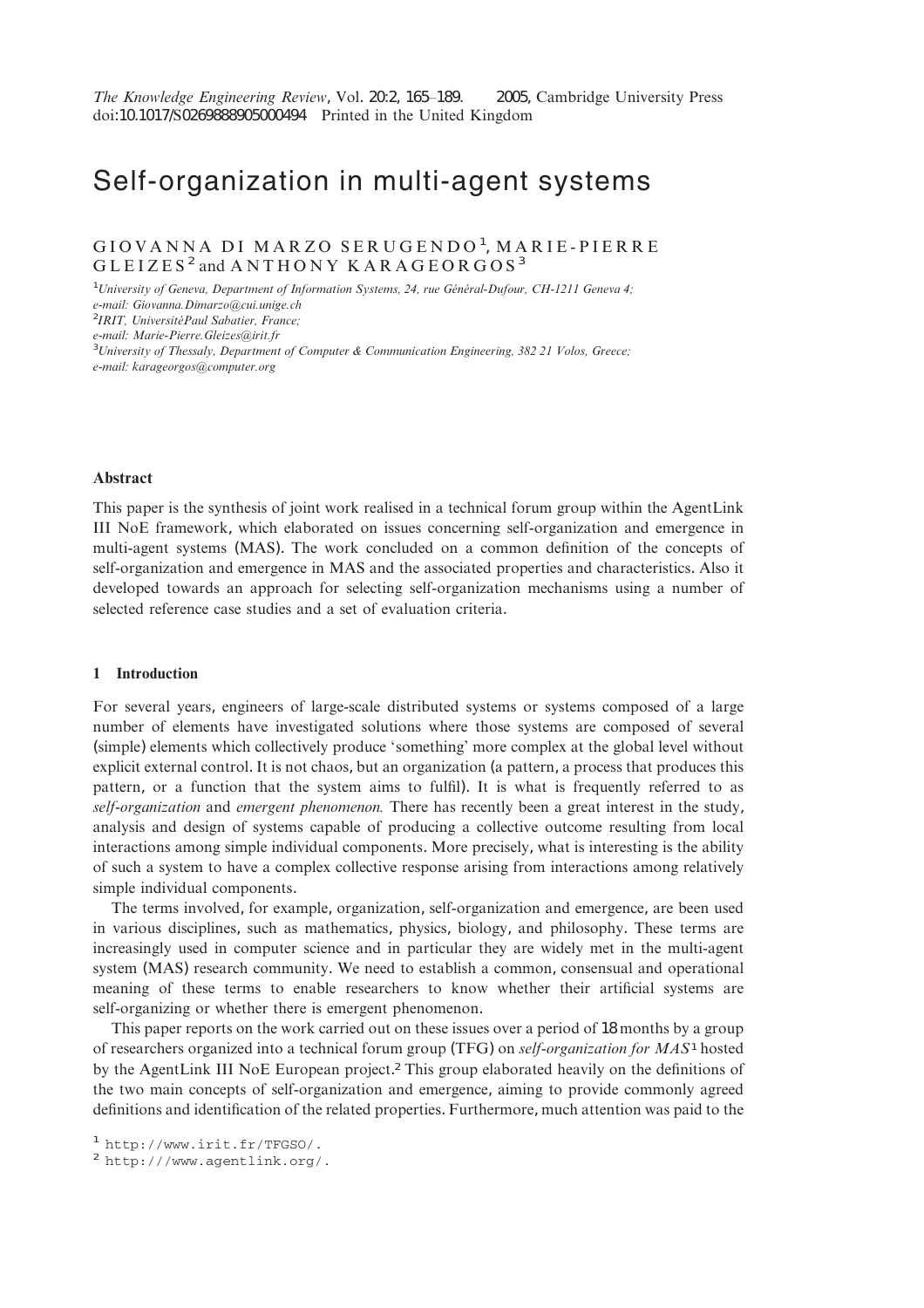fundamental notion of self-organization mechanisms, to the problem of assessing and characterizing such mechanisms, aiming to increase their reuse and facilitate selection of suitable mechanisms for given application requirements. To this purpose, three case studies from the representative domains of network management, manufacturing control and biology were selected and the TFG contributors followed a number of different approaches, concerning both modelling and implementation, to realise the necessary self-organizing and emerging behaviour that would solve the particular case study problem and meet its requirements. The case studies cover a wide variety of dynamic aspects, for example, both physical and logical system distribution and both small and large system sizes.

The objective of this exercise was to acquire a deeper understanding of self-organization mechanisms and to elaborate on their similarities and differences with an aim to assess their value. To facilitate evaluation, a unified framework for describing the case study problem, the mechanisms employed and the solutions provided was used. The self-organizing mechanism assessment was based on the existence of certain self-organization properties and on the satisfaction of evaluation criteria introduced for this purpose.

In this paper we only provide short descriptions of the selected case studies and the solutions provided and we focus on the analysis and comparison results; however, a more detailed description of the case studies and the mechanisms employed can be found in Di Marzo Serugendo *et al.* (2005). The present text starts with providing background definitions of the terms self-organization and emergence in Sections 2 and 3 respectively. The case study applications and the respective results are described in Sections 4–7. Section 8 concludes the paper.

### **2 Self-organization**

#### *2.1 Definitions*

Self-organization is an attractive way to handle the dynamic requirements in software. It refers to a process where a system changes its internal organization to adapt to changes in its goals and the environment without explicit external control. Self-organization often results in emergent behaviour that can be either desirable or undesirable. Due to the dynamism and openness of contemporary agent environments and the ever increasing distribution, complexity and dynamic changes in application requirements, understanding the mechanisms that can be used to model, assess and engineer self-organizing behaviour in MAS is an issue of major interest.

**Self-organization** is defined here as the mechanism or the process enabling a system to change its organization without explicit external command during its execution time.

It is also necessary to distinguish between systems where there is no internal and external explicit control from those where there is an internal centralized control. For example, in a termite society, the different arches are all located at the same distance from the queen due to a pheromone gradient. The queen broadcasts this information and this action is an internal control. By consequence the following definitions have been made.

**Strong self-organizing systems** are those systems where there is no explicit central control either internal or external.

**Weak self-organizing systems** are those systems where, from an internal point of view, there is re-organization maybe under an internal (central) control or planning. This kind of system can be illustrated by the example of the termites putting the bullet in a circle under the control of the queen.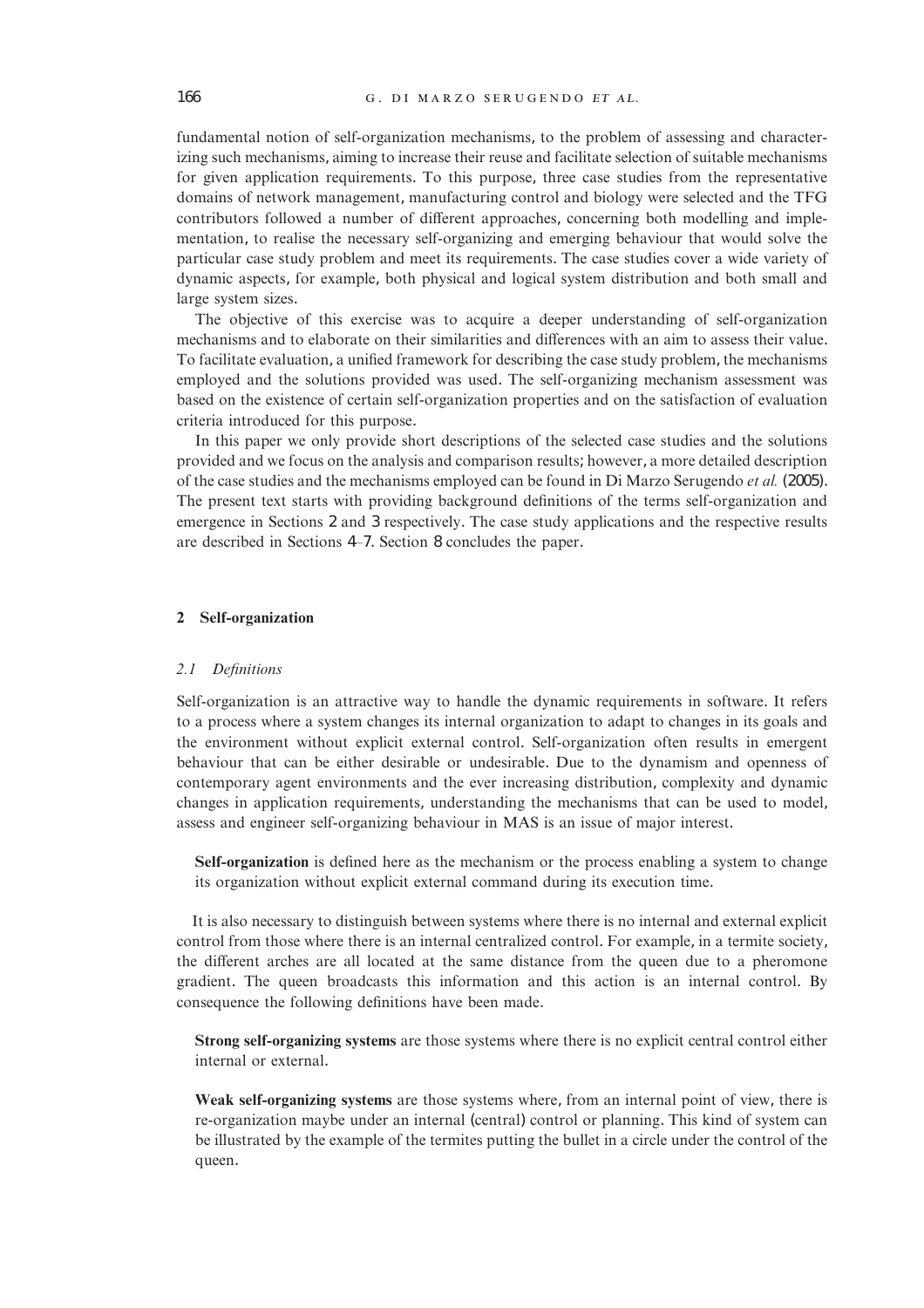# *2.2 Properties of self-organizing behaviour*

Self-organizing behaviour is characterized by the following (mandatory or optional) properties.

- *Absence of explicit external control.* This is a mandatory property that states that the system is autonomous; it imposes and changes its organization based solely on internal decisions and without following any explicit external (re-)organization command. This property refers to the *self-* part of the self-organization definition.
- *Decentralized control.* A self-organizing system can work under decentralized control. In this case, there is no internal central authority or centralized information flow. As a result, access to global information is limited by the locality of interactions, which is governed by simple rules. This property is generally not mandatory, since we can observe internal central control in many natural self-organizing systems, such as the termite systems. However, in the context of the TFG efforts that concentrated on strong self-organization and MAS, the existence of decentralized control is also considered a mandatory property of self-organizing MAS.
- *Dynamic operation.* This mandatory property is linked to the system evolution in time. Since the organization evolves independently of any external control, this property implies continuity in the self-organization process.

### *2.3 Characteristics of self-organizing systems*

In addition to the above defined properties that enable one to determine if a system is actually self-organizing, there are several characteristics that can appear in self-organizing systems, both natural and artificial, which alone are not sufficient to justify existence of self-organization.

- *Endogenous global order.* The system reaches some (stable) global state that is produced from *within* the system. This is also related to the notion of *emergent phenomenon.*
- *Emergence*. This refers to having emergent phenomena arising from local interactions. Such phenomena can be observed at global level but they cannot be accurately deduced from examining individual behaviours. Generally, emergent phenomena arise from local interactions occurring among the individual components, thus allowing the system to operate without any central control (see also Section 3 on Emergence).
- *Simple local rules.* The overall complex system behaviour can be based on simple individual behavioural rules. In this case, the information stored in rule descriptions is less than the information needed to describe global behavioural patterns. Local information describes the mechanism for producing the global behavioural pattern and not the pattern itself.
- *Dissipation.* In the absence of external perturbation, the system is expected to stabilize in some states in which emergent properties can be observed. This implies a kind of dissipation of some 'energy', otherwise the system would be continuously changing.
- *Instability*. Systems showing instability are mainly characterized by nonlinear dynamics which have the effect of small fluctuations in environmental conditions that result in significant variations in overall system behaviour. Furthermore, such systems exhibit increased sensitivity to initial conditions and parameter values resulting in small changes to parameters and producing different overall behaviour patterns. Therefore, the overall system properties cannot be understood by simply examining the individual component behaviours separately.
- *Multiple equilibria.* Multiple equilibria are observed when many possible attractors for stable states are present in the system.
- *Criticality.* This characteristic is related to the presence of threshold effects or phase changes.
- *Redundancy.* A system presents redundancy when it demonstrates insensitivity to damage due to replication of components.
- *Self-maintenance*. A system is self-maintained if it has the capacity to reproduce or repair itself, essentially by reproducing or repairing its components.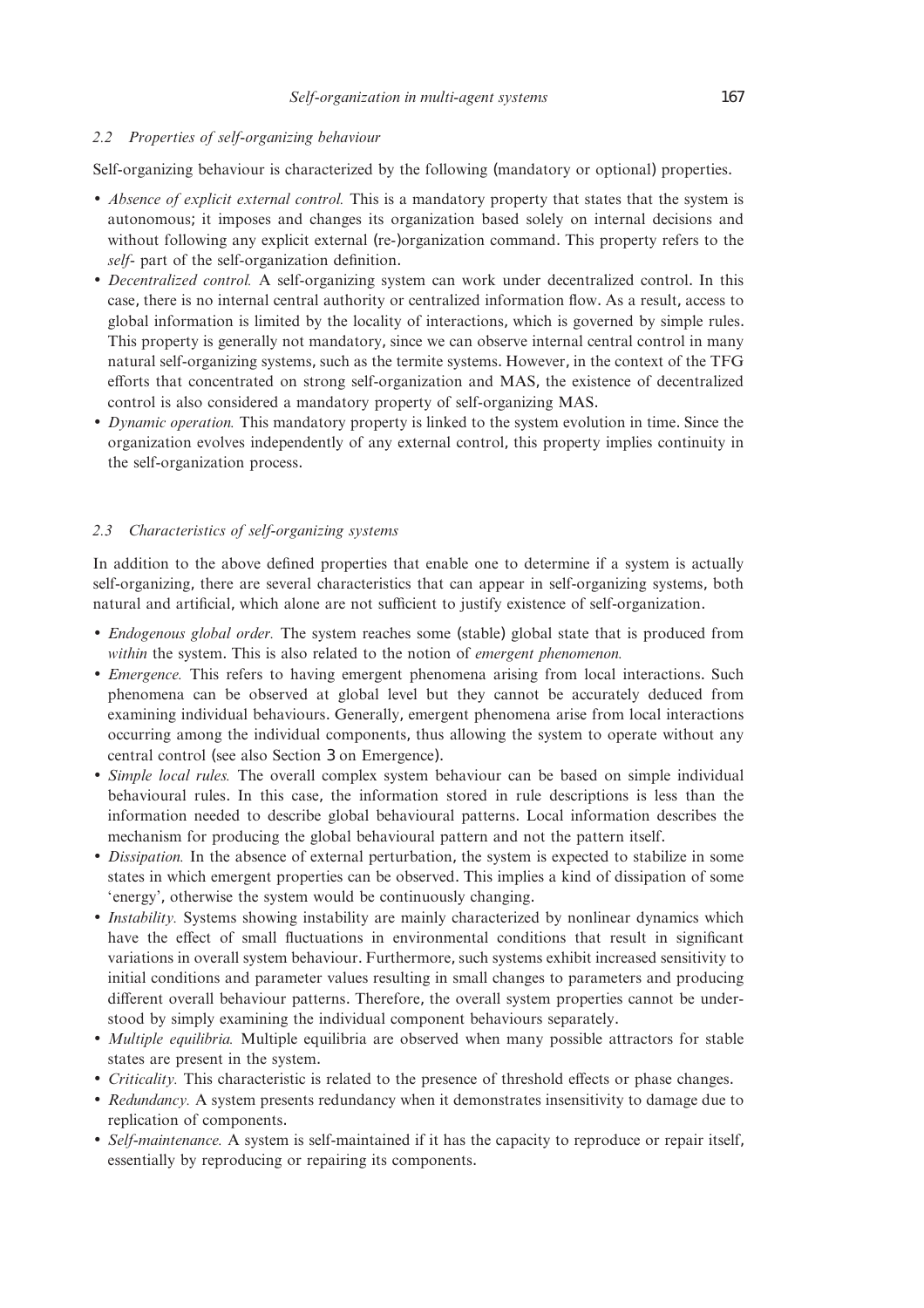- *Adaptivity*. The re-organization capability of self-organizing systems implies adaptation to external (environmental) variations.
- *Complexity*. This characteristic usually arises from the irreducibility of the global properties to a combination of local behaviours.
- *Hierarchies.* Hierarchies are present in a system when multiple nested self-organized levels can be observed.

# *2.4 Operational aspects for self-organization in MAS*

When we design an artificial system, we generally want it to be self-organizing in order to benefit from self-organizing properties such as robustness, adaptivity, etc. This is a list of operational characteristics a MAS should demonstrate or have in order to be considered an artificial self-organizing system.

- Self-organization and emergence are present simultaneously.
- Several agents compose the system—trivial unless not MAS.
- Many local interactions occur among agents.
- Agents perceive other agents and global result.
- Agents perceive themselves.
- Local rules are defined at the agent level.
- Interactions occur between the MAS and the environment when they can be differentiated.
- MAS and environment: two kinds of MAS can be distinguished, those that are differentiated from the environment, and those that are combined with the system (also called eco-system). Two kinds of environment can be differentiated, the environment of individual agents and the environment of the whole MAS.
- The MAS works with decentralized internal control.
- The MAS environment is dynamically changing.
- Environmental constraints make the MAS converge to a stable state.
- Many interactions or many events occur in the system.

# *2.5 Measures for self-organization*

The issue of measuring and assessing self-organization mechanisms has so far received little attention despite the fact that a proper assessment is fundamental for comparing such mechanisms with each other and with traditional approaches. As a first step towards deriving quantitative criteria for measuring self-organization effectiveness we argue that such measures would concern:

- an observed organizational *structure*;
- a *process* that produces and maintains that structure;
- a certain *function* or global goal that the system aims to fulfil at maximum using self-organization.

Furthermore, a self-organizing system can be studied from either local or global perspectives and more perspectives can be considered if self-organization spans multiple nested hierarchical levels. In all cases, measurements concerning the system structure, process or function can be taken at each level.

Structure based measurement focuses on assessing the system structure after it has been stabilized following a series of self-organization changes. Measures focusing on the selforganization process are related to the system's dynamics and its evolution over time. Finally, measurements focusing on the function that must be delivered by self-organization are related to how well the self-organizing system is able to fulfil its purpose. Therefore, measures in this case concern the characteristics of the problem the system is dedicated to solve and are similar to those used for performance assessment in classical systems.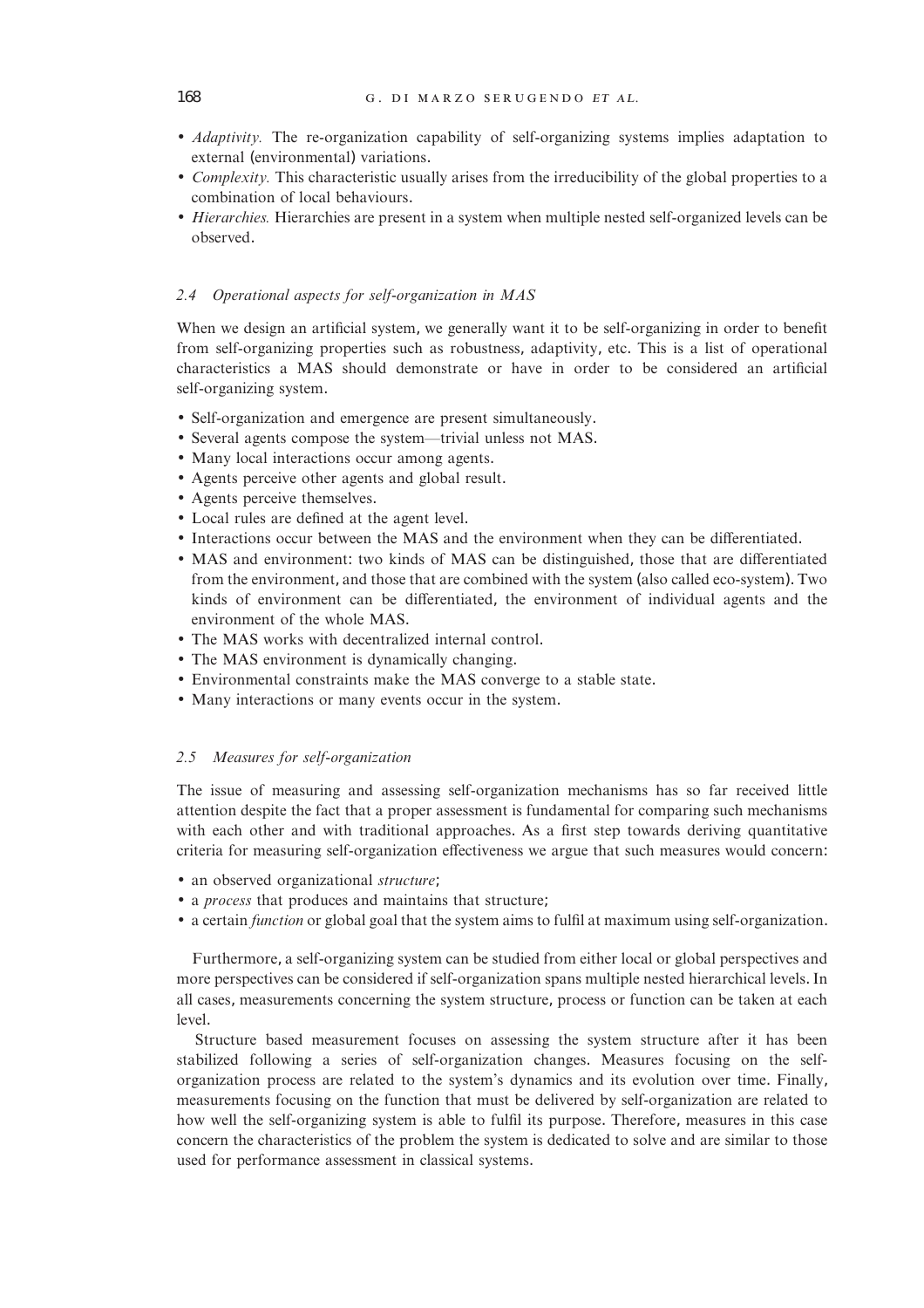

**Figure 1** Bénard's cell

Examples of typical self-organization measures include:

- capacity to reach an organization able to fulfil the goal of the system as a whole once the system is started (success/failure/time required, convergence);
- capacity to reach a re-organization after a perturbing event (success/failure/time required);
- degree of decentralized control (central/totally decentralized/hybrid);
- capacity to withstand perturbations: stability/adaptability.

# **3 Emergence**

# *3.1 What does emerge?*

The concept of emergence was originally studied by the ancient Greeks and it appeared in various domains such as philosophy, mathematics, physics, thermodynamics, systemics and complex systems (Goldstein, 1999; Di Marzo Serugendo *et al.* 2006). Its description is often reduced to the phrase '*a whole that is more than its parts*' but there is currently no commonly accepted definition. Our aim is to analyse the emergence concept from two perspectives: one concerning the properties that when observed are sufficient to identify emergence and another focusing on those system characteristics that when all present the system have the capability to produce emergence. Subsequently, we attempt to provide an operational definition of emergence.

The outcome of emergence is often called *phenomenon* and it can be a particular organizational structure, framework, behaviour or function. <sup>3</sup> Let us illustrate this by a number of examples. In complex systems, the research very often centres on the emergent global dynamics of a whole system. It is usual in this approach to view the global properties of the system as emerging from the actions of its parts, rather than seeing the actions of the parts as being imposed from a dominant central source (Holland, 1995, 1998). The concept of the shortest path between an ant nest and a food source exists only for an observer that monitors the density of ants and pheromones in the biological environment of the ants.

In the Bénard's cells, the observer notices the emergence of a structure. The warmth is transmitted by a regular flux from the bottom towards the surface by conduction. When we continue to warm up, we move from equilibrium state towards an unstable state far from this equilibrium position. This phenomenon leads to the progressive apparition of chaotic circulation of the fluid that increases up until the boiling point. But before the boiling point there is a critical point at which circulation is insufficient to enable quick warmth dispersal inside the fluid. A

<sup>&</sup>lt;sup>3</sup> The term function here does not refer to a concrete input-output mechanism such as the mathematical functions, but instead it refers to a piece of functionality the system provides towards fulfilling its goals, for example in an ant-based system the capability of rearranging the ant's path if it is obstructed or destroyed.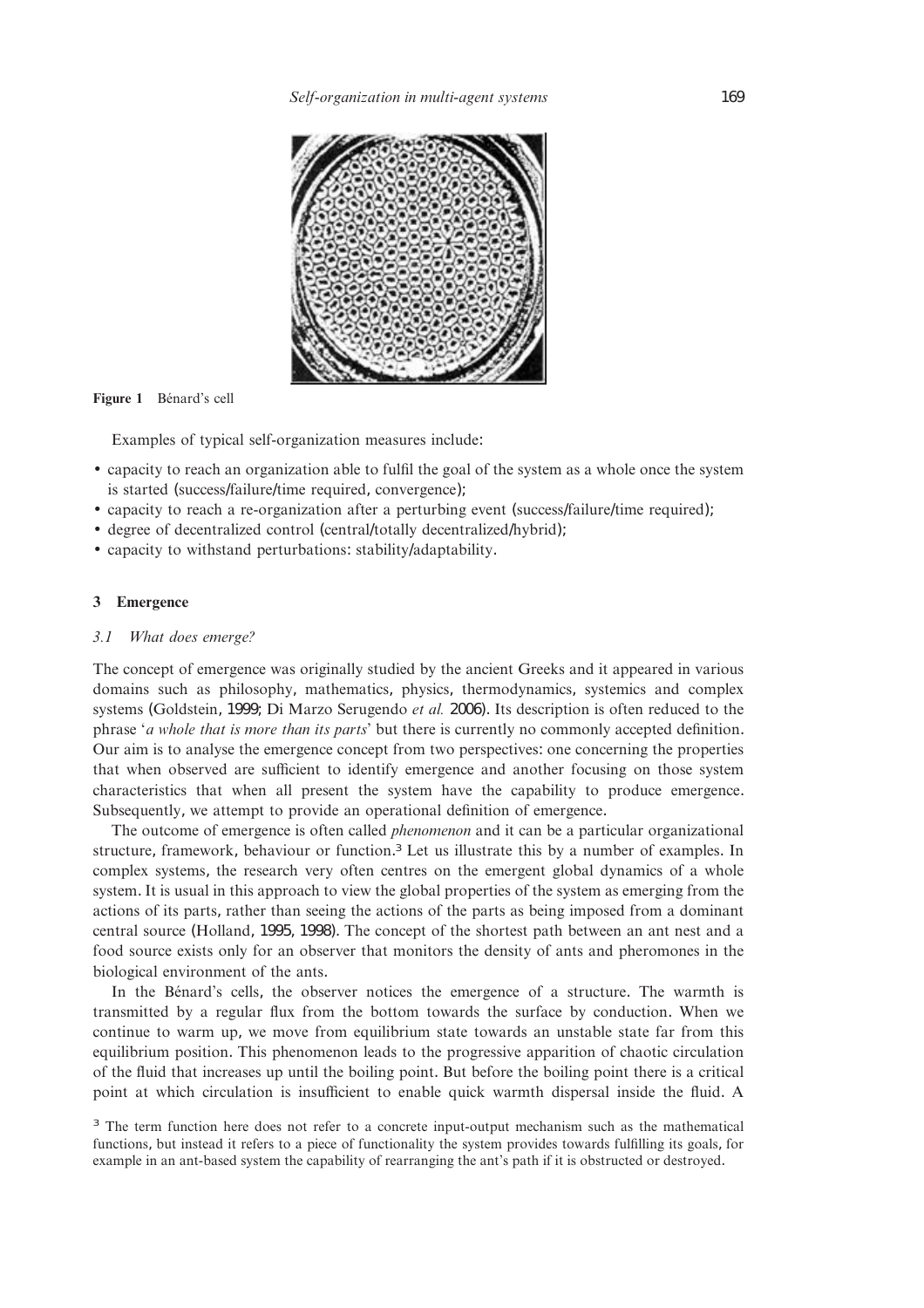

**Figure 2** Game of life

self-organization phenomenon is observed in the system. The system leaves its chaotic state and provides a network of hexagonal running called *Bénard's cells* (see Figure 1). If the warmth increases, this phenomenon disappears.

Another example is provided by the game of life from Stanislas Ulam and John von Neumann (see Figure 2), where a moving pattern becomes apparent to an observer of the grid (Holland, 1998). The game of life is a grid with cells with a connectivity of eight. A cell can be alive or dead. The behaviour of a cell follows the three local transition rules:

- if a cell is alive and two or three of its neighbours are dead it becomes alive;
- if a cell is dead and two or three of its neighbours are alive it becomes alive;
- in other cases, the cell does not change its state.

When the system is running, the observer sees a glider, which corresponds to an emergent behaviour.

### *3.2 Properties of emergent phenomena*

When a phenomenon appears, it is considered emergent if and only if there exists an observer capable of observing and characterizing it as such. Therefore, the role of the observer is fundamental in identification of emergent phenomena. Furthermore, to answer the question '*is a phenomenon emergent?*', an observer needs to analyse the phenomenon with respect to meeting certain criteria concerning the existence of essential properties of emergent phenomena. Several researchers have highlighted numerous such properties of emergent phenomena. In our point of view, an emergent phenomenon must exhibit six major properties. First, the phenomenon (a property, a structure, a pattern, a function) needs to be observable at a macro-level. When an observer perceives the phenomenon, they must be able to notice coherence and a strong relation, as well as a clear separation at the same time, with the constituent parts that cause the emergent phenomenon. Furthermore, the observer must be able to notice the following properties.

- *Novelty* (Lewes, 1875; Vijver, 1997). Novelty refers to the fact that although the resulting phenomenon is derived from a particular organization and interaction of the micro-level parts, it is radically different from their individual properties and it cannot be derived or predicted from them. In particular, to identify the emergent phenomenon different concepts and theories from those used to describe the micro-level activities are generally required.
- *Irreducibility* (Lewes, 1875; Ali *et al.*, 1998). Churchland (1984) defines emergence in terms of '*irreducibility of the properties of a high-level theory to properties of a lower level theory*'. Structures and/or functions appear at a macroscopic level and the observation of the component properties cannot enable to predict them (Atlan, 1993). For example, in complex systems, the complexity often results in features, emergent properties, which are properties of the system that the individual parts do not have.
- *Interdependency between levels* (Langton, 1990). In these systems there are at least two levels, a micro-level corresponding to the substrate where the emergent phenomena comes from and a macro-level enabling the observation of the emergent phenomena. The micro-level causes the emergent phenomena and the macro-level constrains the behaviour of the entities at the micro-level. Therefore, there is a strong dependency between the dynamics observed at both macro- and micro-levels.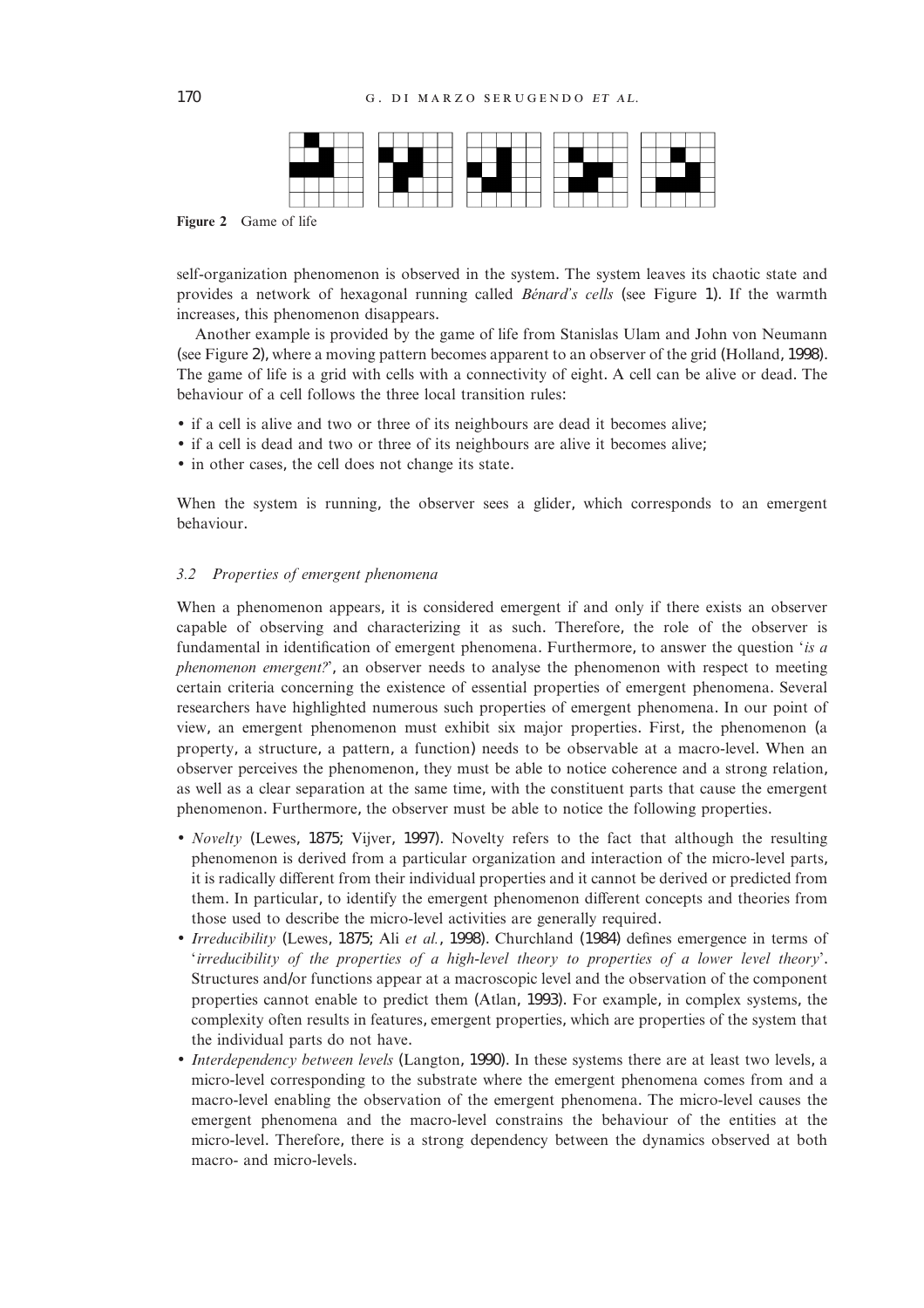• *Nonlinearity*. A chain of linear activities enables explanation and predictability of a collective phenomenon. On the other hand, an emergent phenomenon originates from nonlinear activities at the micro-level. Typical examples of nonlinear activities are loops of positive and negative feedback.

The aim of the work in self-organization is to be able to use the relevant concepts and techniques in engineering systems exhibiting emergence. Therefore, in the next section, in addition to properties that can be used to identify an emergent phenomenon, we describe characteristics that a system must possess in order to produce emergent phenomena.

# *3.3 System characteristics and emergent phenomena*

The appearance of an emergent phenomenon implies the existence of a process that produces it. As a result, the system must support *dynamic processes* (Goldstein, 1999). Furthermore, since an emergent phenomenon is observable over time, some form of self-maintained and dynamic *equilibrium* is also needed. In addition, emergence occurs in a narrow possibility space lying between conditions that are either too ordered or too disordered. This boundary or margin is the *edge of chaos* (Kaufman, 1993), which is always far from equilibrium. Complexity theories are interested in studying this particular equilibrium using new forms of *attractors* (fixed point, limit cycle, strange attractor) explaining why emergence is not easily predictable. Near these equilibriums, a system has the ability to self-organize giving rise to an emergent phenomenon. Therefore, the appearance of emergence implies that the system also exhibits *self-organization* (see also Section 2). Finally, as mentioned previously, to produce emergence a system must be able to be described in at least two interdependent levels, a macro-level and a micro-level.

### *3.4 Operational aspects of emergence in computer science*

For ten years new challenges appeared in engineering artificial systems including their ability to independently execute challenges, to adjust their behaviour due to various circumstances, to optimally manage their resources and self-repair when needed. Such requirements are commonly found in many new areas of research, such as autonomic computing, ubiquitous computing, emergent computation and ambient intelligence. Such systems exhibit emergent phenomena originating from numerous interacting components, for example, intelligent objects and agents. These components are characterized by dynamic changes in their population on run-time, inability to be regulated under a global control, an evolving and unpredictable environment and a functionally adequate behaviour<sup>4</sup> to be achieved in this environment.

Instead of attempting to eliminate emergent phenomena, it could be interesting to explore how this might be deliberately achieved and harnessed. That is, to elaborate on how to engineer artificial systems with desirable emergent properties. At the operational level, such systems must be build with the following properties.

- *Decentralized control.* There should be no entity which would control all the components of the system. In particular, each component must be autonomous and individually determine its behaviour.
- *Interacting part.* There are specific mechanisms to describe the emergent properties of a complex system. The mechanisms dealing with interactions can be classified in two types, *external* and *internal.* The external mechanisms enable modification of the system's behaviour to be initiated by its environment, for example, by imposing constraints, enforcing rules and delegating artifacts. The internal mechanisms are ways to change the interaction dimensions that are unfolded by

<sup>4</sup> A system is considered to have a functionally adequate behaviour when it realizes the behaviour expected by its environment, which can include end-users and is proven useful for its stakeholders.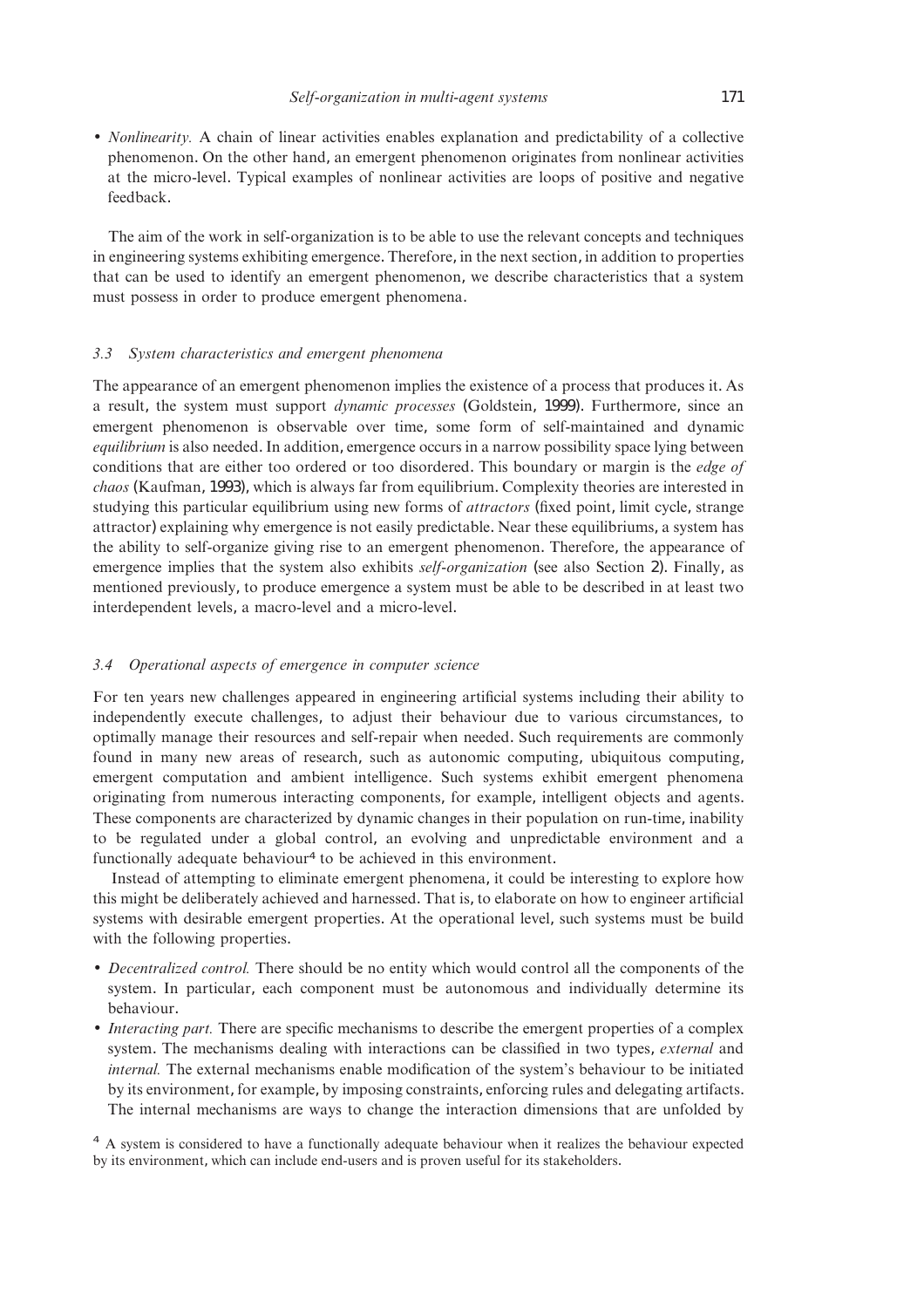processes within the system. Interaction is essential to this framework because the events of novelty and innovation within a system arise from the interactions of these agents with each other and with the environment.

• *Self-organization*. The system should be able to autonomously change its organization (see also Section 2).

The emergence in artificial systems is conceptually close to emergent computation defined by Forrest (1991) as follows:

- a collection of interactive agents: the process;
- an epiphenomenon produced by this process at the macro-level;
- a natural interpretation of this epiphenomenon as computation or computation results.

An operational definition is given by the SMAC team at IRIT (Capera *et al.*, 2003a; Georgé *et al.*, 2004). This technical definition of emergence has a strong computer science aspect and it is based on two points.

- 1. The subject. The goal of a computational system is to realize an adequate function, judged by a relevant user. It is this function, which may evolve during time, that has to emerge.
- 2. The condition. This function is emergent if the coding of the system does not depend in any way of the knowledge of this function. This coding has to contain the mechanisms allowing the adaptation of the system during its coupling with the environment, so as to tend anytime towards the adequate function.

Therefore, when we design an agent for a MAS, the code of the agent does not contain any knowledge of the collective function we want the MAS to compute. As a result, no agent controls the global system.

### **4 Case studies**

Due to the proliferation of the Internet and the spread of mobile devices and progress in network and computer technologies, an increasing number of applications are suitable for using selforganization to fulfil their goals. Characteristic examples of relevant application domains include manufacturing control, network management, information retrieval and traffic management. There are currently two classes of approaches for designing self-organizing systems, the *bio-inspired* approach (Mano *et al.*, 2006) and the *social* approach (Hassas *et al.*, 2006). However, no approach is currently well-established or universally accepted as both approaches have weaknesses. Existing self-organizing applications differ widely in many respects including the self-organization mechanism employed, the method for designing component behaviour and the criteria for measuring and assessing the system's effectiveness.

To better understand self-organization, emergent properties and their underlying mechanisms, a framework to describe self-organizing systems has been proposed. This framework highlights the self-organization mechanism and the entities which self-organize. To gain insight on the strengths and weaknesses of self-organization mechanisms, three reference case studies and a number of representative self-organization approaches have been selected and implemented in the context of the self-organization in MAS Agentlink III TFG. The first case study concerns the *management of distributed computers.* It involves geographically distributed nodes that are composed of a huge amount of entities and it is well demonstrated that the control cannot be decentralized. The second case study is about the *manufacturing control.* This is a complex and a well-known problem in artificial intelligence. The system to be developed is open and medium scale. The constraints that can be added permit the problem to have several levels of complexity. The last case study is a problem-solving situation in biology. The problem is to find the *space conformation of a molecule.* This application has no environment, it can be classified in the small scale application and it is a complex problem.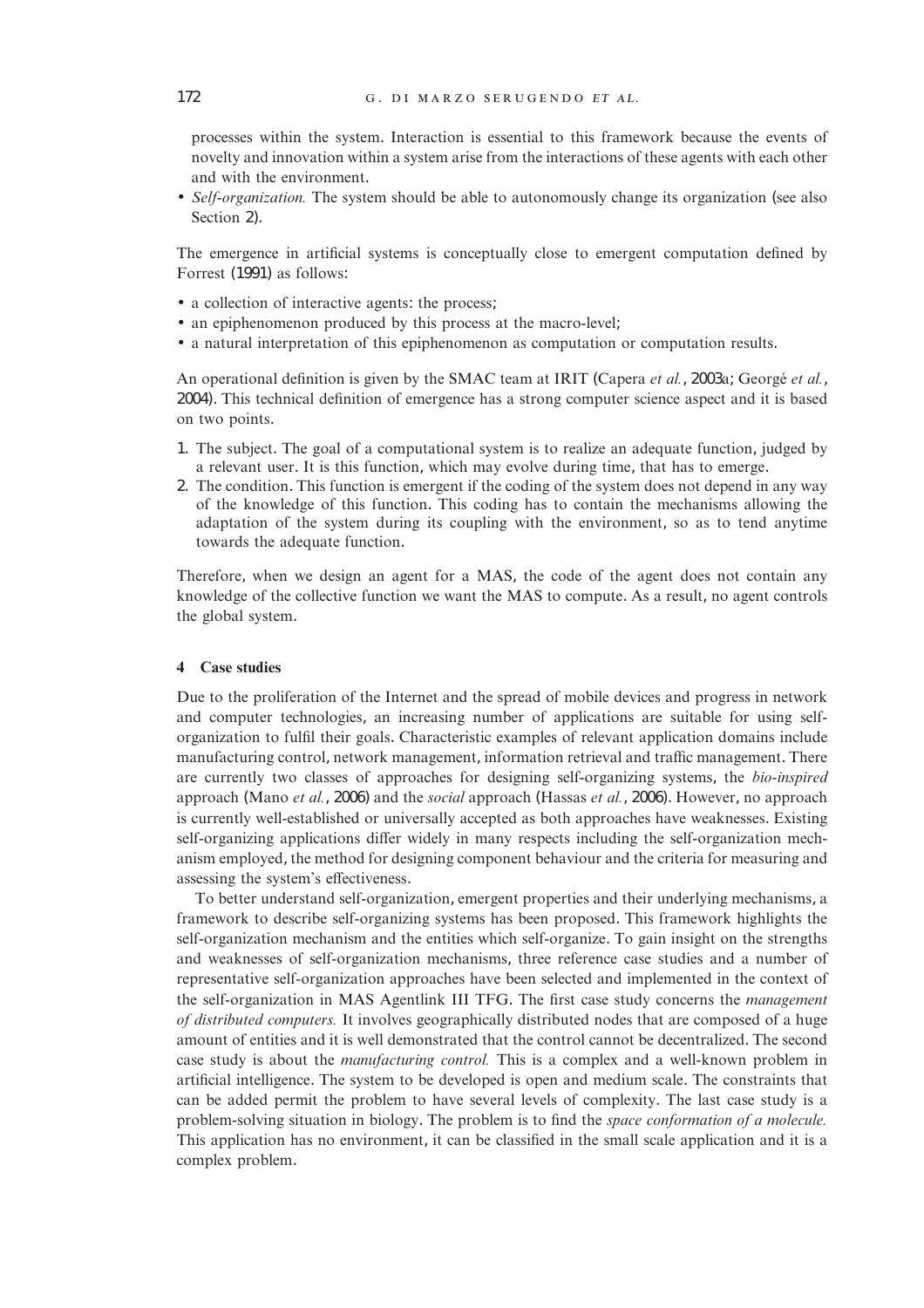The framework proposed to describe the designed systems is composed of the following six parts.

- 1. **The system description** presents the purpose and function of the system, behaviour at global level and the inputs of the system (the data to be given to the system at the initialization and/or during the functioning).
- 2. **The environment description** the system is situated in.
- 3. **The perturbations coming from the environment** is a list of the various types of stimuli the system can receive from the environment and how they can possibly vary over time.
- 4. **The entity description.** The designers have to provide a description of the characteristics of the system components (autonomous entities). This should include (but not be limited to) the following:
- goals;
- $\bullet$  skills or capabilities (i.e. tasks that the entities can perform in the form of  $\alpha$  precondition, action,  $effect$ );
- beliefs about the others entities;
- beliefs about itself:
- beliefs about the environment of the system.
- 5. **The interaction description** provides information on how the system entities interact with one another, i.e. by directly exchanging communication messages or indirectly by causing and observing particular changes in the state of their environment.
- 6. **The self-organization engine description** details the engine (mechanism) of self-organization processing:
- what triggers the re-organization?
- is this a local or a global mechanism?
- is this an internal or external mechanism?
- what are the steps (i.e. interaction sequences) involved in the various self-organization cases?
- when does the self-organization process stop?

Our final aim is to complete the framework given to describe the applications by a list of characteristics, which facilitate comparison of different applications:

- absence of external control (autonomy);
- decentralized control;
- dynamic operation (time evolution);
- global order endogenous;
- emergence from local interactions, emergent properties;
- dissipation (energy usage/far-from-equilibrium);
- instability (self-reinforcing choices/nonlinearity), parameter sensitivity;
- multiple equilibria (many possible attractors);
- criticality (threshold effects/phase changes);
- redundancy (insensitivity to damage);
- self-maintenance (repair/reproduction metabolisms);
- adaptivity (functionality/tracking of external variations);
- complexity (multiple concurrent values or objectives);
- hierarchies (multiple nested self-organized levels);
- simple local rules.

# **5 Case Study 1: managing computer networks**

# *5.1 Case study description*

This case study consists in a set of applications (processes) running on an open network of workstations, while dynamically satisfying the following set of constraints: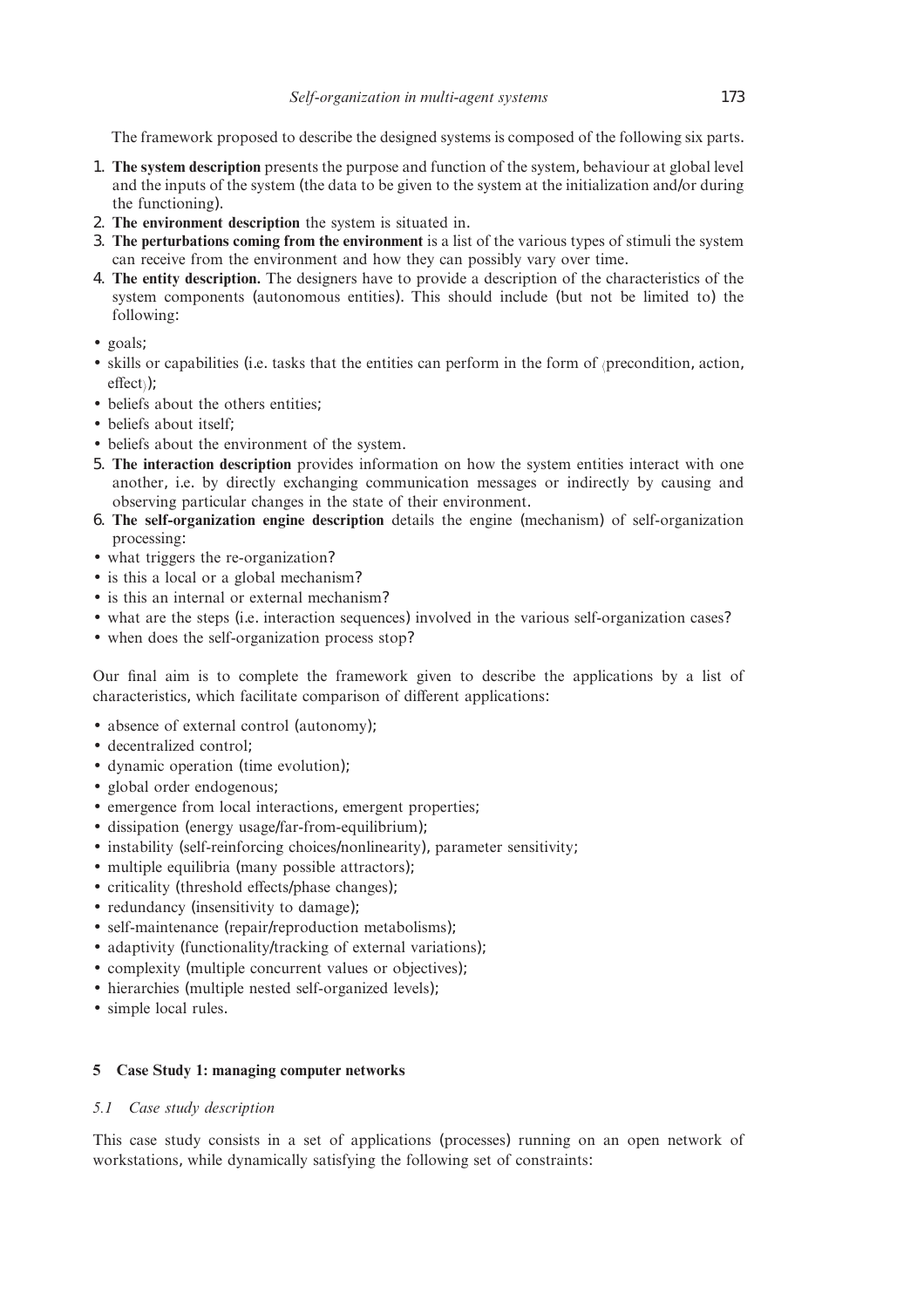- dynamic load balancing of processors;
- minimal communications costs between highly interacting applications;
- optimal sharing of resources and data between process belonging to a same application;
- mutual exclusion between applications accessing a same set of resources.

The openness of the environment implies that during the processing, new workstations (respectively existing workstations) can join (respectively leave) the network. New applications (existing applications) could also be started (resume their activity). Furthermore, the network could be subject to perturbations originating from the environment, such as workstation breakdowns. In this case study problem, different self-organization goals can be considered, for example dynamic optimization of information routing, network topology and resource management.

**Data available at the beginning.** Network topology, application characterization, relations between applications, and relations to resources access.

**Function of the system.** The system has to provide the right services.

**Perturbations.** Breakdowns are generated along stochastic distribution including correlated occurrences of disturbances.

# *5.2 Approach based on holonic systems*

**System description.** The artificial system representing the above described case study is a hierarchy of holons (holarchy) consisting of processing agents and nodes.

- *Input data.* The case study considers a set of application (processes) running on an open network of workstations, while dynamically satisfying a set of constraints such as:
- dynamic load balancing of processors;
- minimizing communications costs between highly communicating applications;
- optimal sharing of resources and data between process belonging to a same application;
- mutual exclusion between applications accessing a same set of resources.

The input data are related to the network topology, node capacities, and number of applications running.

- *Expected results.* The satisfaction of the set of constraints by the nodes and processes is the result of negotiations in order to assign to each process a node to be executed on. These negotiations modify the overall organization of nodes and processes without external control thus we can say that it is the result of a self-organization process.
- *Techniques used.* An holonic perspective has been adopted to solve this case study and to prove the capacity of holarchies to self-organization. The notion of holon was originally introduced by Koestler (1976) to refer to natural or artificial structures that neither exist in whole or part in an absolute sense. According to Koestler, a holon must respect three conditions:
- being stable, it reacts when strong perturbations are applied;
- having the capability of autonomy, it is capable of self-organization to achieve its own goals;
- being capable of cooperation, it works in common projects according to shared goals with other holons and other layers of holons.

*Entities that have to self-organize.* Two main agent types have been identified, the processes and the nodes.

**Environment description.** The environment is composed of linked nodes and applications. Each node has a CPU which may execute processes and has resources available. The links between nodes allows communication and process migration.

**Perturbations coming from the environment.** The openness of the environment implies that during the processing, new workstations (respectively existing workstations) can join (respectively leave)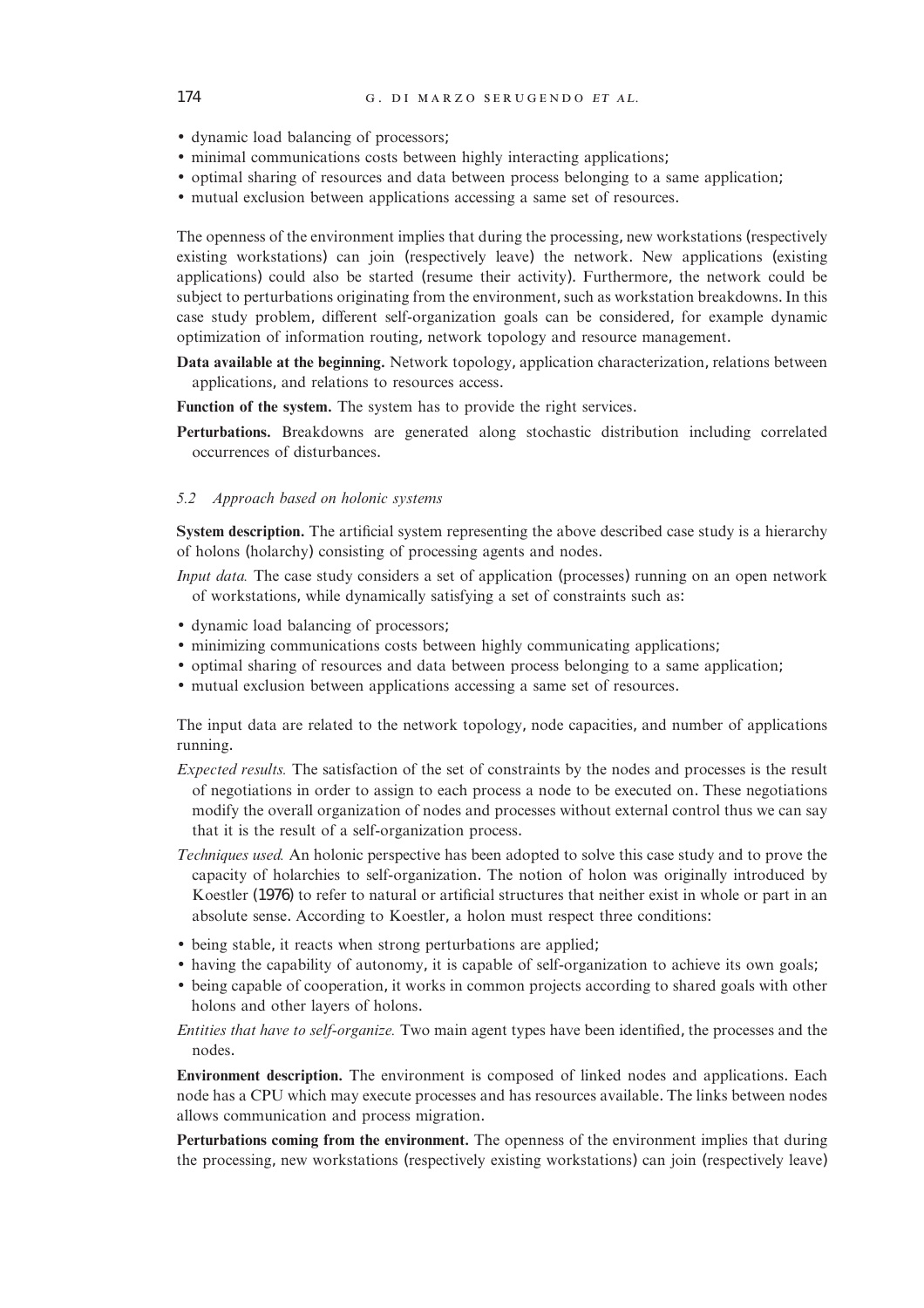![](_page_10_Figure_1.jpeg)

**Figure 3** Role transition diagram

the network. New applications (respectively existing applications) could also be launched (respectively resume their activity). The network could also be subject to perturbations such as workstations breakdowns for example.

**Entities description.** Each entity composing a holarchy is called *holon.* We distinguish a particular kind of holons, which can not be decomposed into sub-holons, referred to as an atomic holon, classically called agent.

- *Process agent.* A process agent owns a process and handles it in order to optimize the problem constraints. This agent can migrate to another node in order to better optimize the constraints. It can access information about the resources needed and the charge necessary to compute its process. It also knows the state of the current node and its neighbours.
- *Node agent.* The node agent is situated on a specific node and communicates with the process agents. It knows the current load of its node and the one of its neighbours. The node agent is also in charge of managing the access to a resource (mutual exclusion). It also maintains an up-to-date history of modification of its resources. Before any process reaches its resources, it makes a saving point, to be able to re-generate the data in a coherent state in case an error arises. Every application may register with node agents managing the resources that it should use. This registration can be made either when the process agent is started, or for particular requests (e.g. edition of a file). The node will also maintain an up-to-date wish-list indicating the process agents able to reach the resources it manages. This list will enable agents to know with whom to group to generate shared accesses to the same resource.

**Interaction description.** Interactions between holons are defined by their *roles* in the holarchies. The role an holon plays may evolve as shown in Figure 3. We now sketch the interactions within each holarchy.

- *Communication holarchy.* In this holarchy a process agent groups together with those who communicate the most with him. The regrouping phase proceeds in two steps: (a) a holon representing the group is created, process agents can leave this holon at any time; and (b) the link between process agents strengthens as their communications progress, process agents leave the holon only when the condition, which unites them, becomes false.
- *Execution holarchy.* The execution holarchy possesses no regrouping criterion. The holons choose whether or not to grant to their representative, in another holarchy, a supplementary role as representative (Head) in this holarchy. They will then be considered by the outside and from the execution point of view as a single process.
- *Resource holarchy.* In this holarchy the holons group together when they wish to read the same resource. There is a representative in charge of reading the resource. The read value is then redistributed among the various parts.

**Self-organization engine.** The satisfaction engine proposed in this work is inspired by the work on holonic systems of (Rodriguez *et al.*, 2004). The framework was formalized using the RIO Methodology (Hilaire *et al.*, 2002) and some self-organization properties have been proved (Hilaire *et al.*, 2005).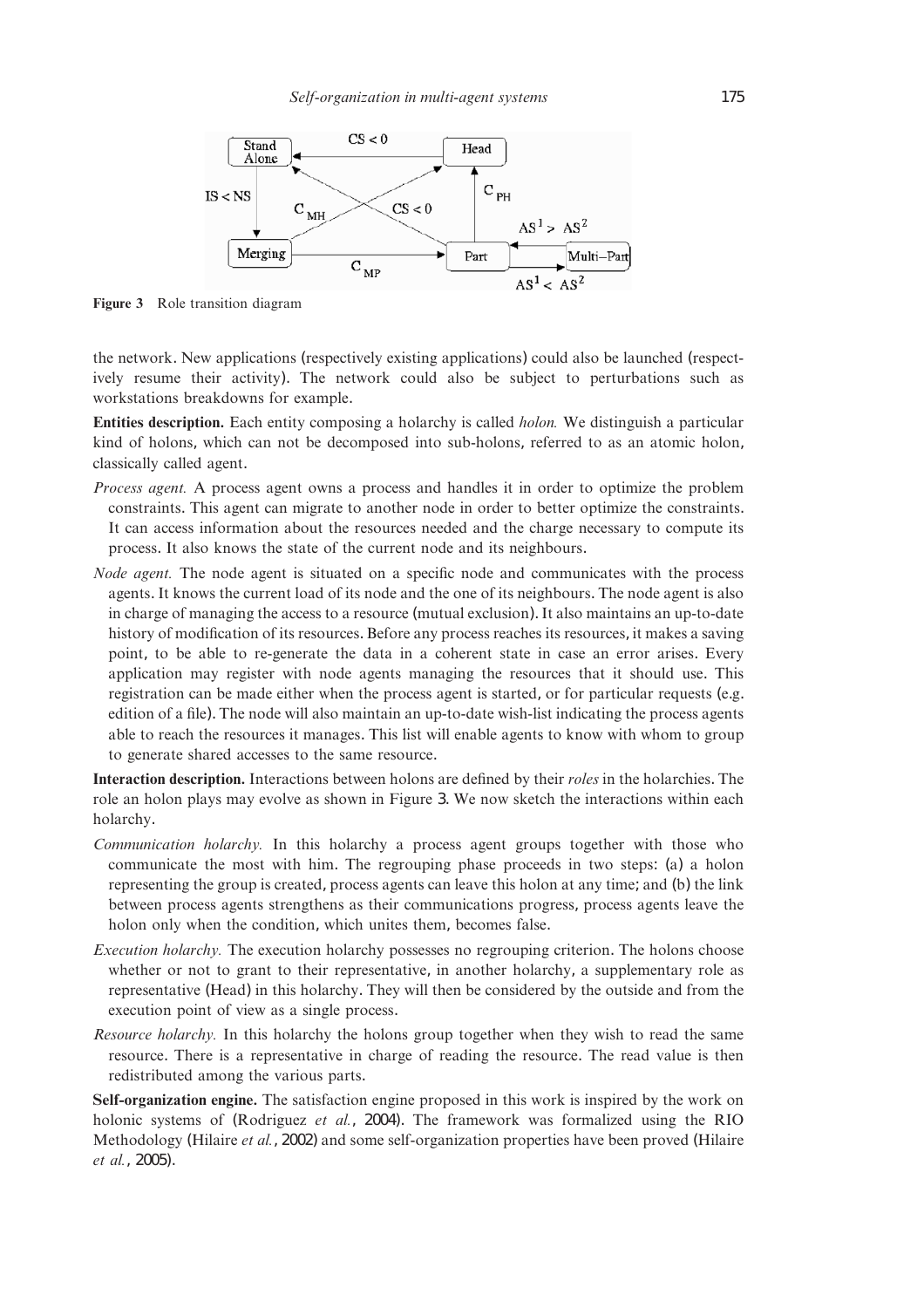- *Holon satisfactions.* In order to enable holons to dynamically change their roles, a satisfaction criterion based on the progress of its current task is defined. This satisfaction is called *instant satisfaction* and depends on the played role. When an holon is unsatisfied, two options are available. The holon may quit its current holon and look for another group, or it may join a second holon, while still remaining in the current holon. The satisfaction criteria guide the decision in this situation.
- *Satisfaction of a node agent.* Concerning the node agent, its satisfaction depends on its personal load and the load averages of its neighbours. If its load is superior its satisfaction increases, otherwise it decreases. The introduction of the node satisfaction, *a priori*, accelerates the self-organization process for the load-balancing.
- *Satisfaction of a process agent.* The satisfaction of a process agent depends on its holarchy. For an agent in the resource holarchy, the satisfaction depends on the time to obtain the desired resource. The more it has to wait, the more its satisfaction falls. For an agent in the execution holarchy, the satisfaction depends on the quotient between the allocated processor's time and the requested time and the satisfaction of the node where it is executed. For an agent in the communication holarchy, the satisfaction depends on the cost of the various communications that it has to realize. The communication cost depends on the time of packet routing.
- *Agents affinities.* The affinity of a process agent is a boolean value depending on execution order/preferences, resources and communication threshold. The affinity of a node agent is defined by its immediate neighbourhood.
- More details on the mathematical formulas describing holon satisfaction as well as examples of self-organization processes in this holonic approach can be found in Di Marzo Serugendo *et al.* (2005).

#### *5.3 Approach based on peer-to-peer systems*

**System description.** Peer-to-peer (P2P) systems comprise of nodes connected in a network and functioning in a decentralized manner with the aim to increase the potential of the whole system to serve its 'customers' more efficiently and effectively. Each node has the potential to play any role from a set of roles (e.g. server, client, gateway or non-gateway), although the physical characteristics and processing capabilities of nodes may differ. These systems reside on the edge of *ad hoc* networks. In such a setting we study the self-organization of P2P systems at various levels such as communication, task and roles' levels (i.e. concerning the roles activated/deactivated in the system and their dependencies). At the communication level, the system organizes itself by computing the set of gateways through which all nodes communicate. At the task level, nodes exploit the communication infrastructure to establish groups of nodes that work jointly to achieve a goal or perform a task. At the roles level, agents are assigned roles either to achieve communication goals, or to perform tasks. In the latter case, roles are application/domain dependent. Each peer is considered to be an agent that may work in conjunction with other peers to serve a systems' 'clients'.

**Environment description.** Each node has a number of neighbours. The number of neighbours of a node may differ from time to time. We may consider that the whole system is 'surrounded' by clients that may request 'goods' (e.g. data, information items, meta-data, computing resources or just the routing of messages).

**Perturbations coming from the environment.**We distinguish the following perturbations:

- a new node joins the system;
- a node leaves the system;
- a node receives a request;
- a new communication link is established/destroyed.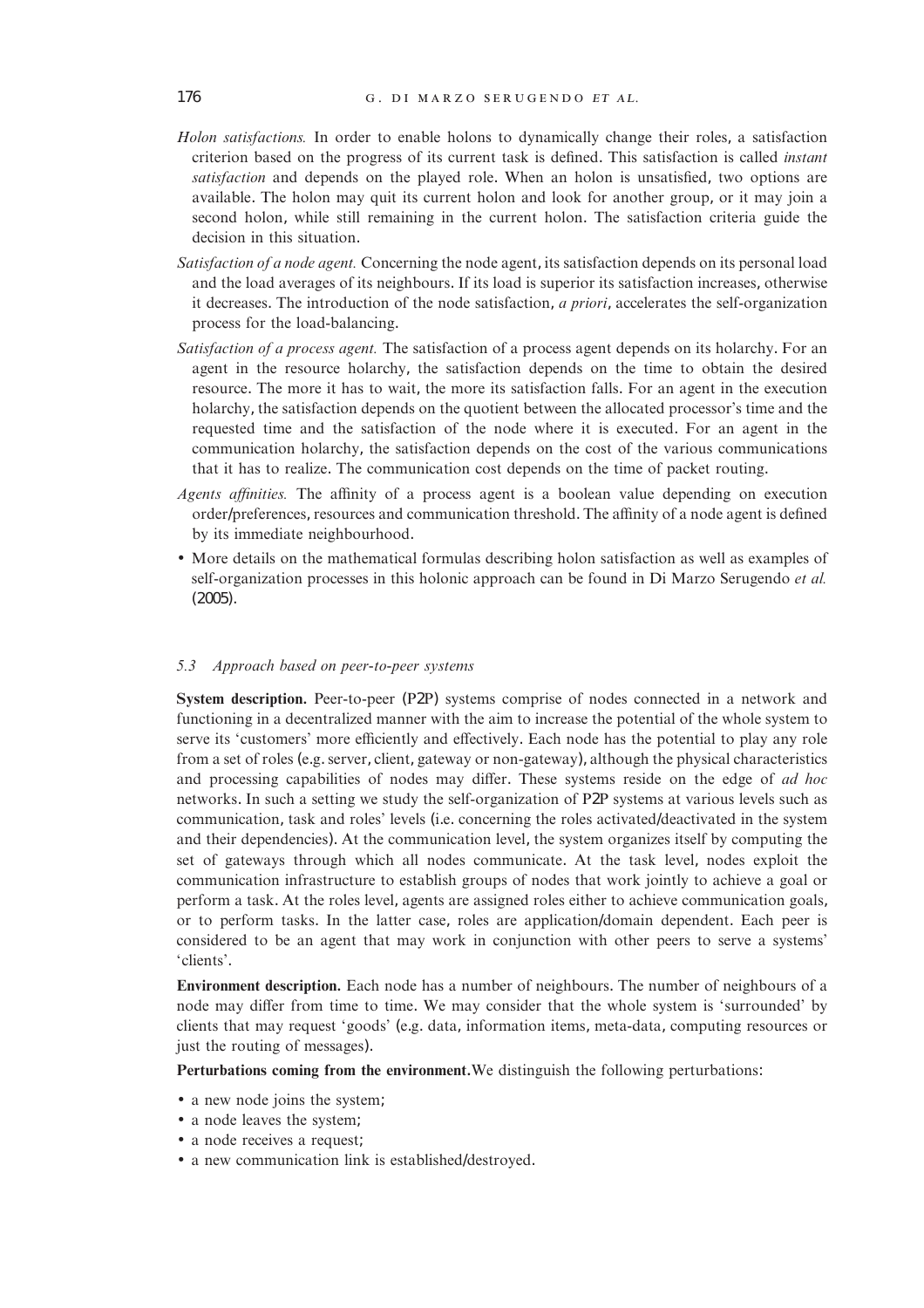**Entity description.** The functions of each node are realized by an agent. Agents, being minimal are able to:

- communicate with neighbours;
- set their communication status (gateway or no-gateway);
- form/propagate response/request messages;
- lock resources to clients.

Agents possess knowledge about:

- the status of their neighbours (e.g. roles that they play);
- routing of requests for locating 'goods';
- availability of its resources;
- availability of others' resources (e.g. using an aggregation method that allows it to apply a searching method—no node has complete knowledge of the system).

Furthermore, beyond minimal agents, we may consider agents that have more advanced abilities concerning:

- means-end reasoning (planning for achieving goal states);
- group decision making;
- deliberation (individual and social) (assessing options and deciding which one to pursue);
- collaboration with peers towards achieving a goal or performing a task.

**Interaction description.** Agent send messages directly to other agents.

**Self-organization engine.** At the communication layer, agents gather information of their one- or two-hops away nodes to determine their gateway status. This is done in a totally distributed way and dynamically, the nodes may change their status (role) according to the perturbations from the environment.

At the task layer, agents that receive clients' requests try to locate agents that match capability requirements towards serving the request. Agents that fulfil the capability requirements are determined to play specific task-dependent roles. This is a dynamic process, due to perturbations from the environment the system may re-organize itself by employing new roles that a new set of agents may play.

# *5.4 Approach based on routing and delegation concept*

*System description.* The solution is freely inspired by routing techniques. We expect good properties of these techniques to be inherited here. However, such conjectures have to be pragmatically verified by implementing and experimenting what we propose on a shared testbed. This proposal is at the design stage only, without any underlying implementation. An 'agent' is associated to every processor present in the network and the key feature is to design a way to route new computational needs. By routing, we mean that each agent may commit to a task and/or delegate it, i.e. 'route' the task to itself or neighbours. Therefore, it needs to maintain preferential delegation targets within its direct neighbours. It is conjectured that this proposal leads to a self-organization result, since it consists in a constant adaptation of delegation trails and delegation trails are considered as an organization between agents. In addition, when a new computational need is inserted at a specific point in time, its result must arrive at some recipients and we consider the problem is pretty close to the routing issue with the following constraints added:

- the task must be computed on the way;
- some special resources must be on the way.

Fixed agents have a strategy to keep memories of good and bad direct-delegation experiences. This memory determines the delegation activity through the network that then constitutes the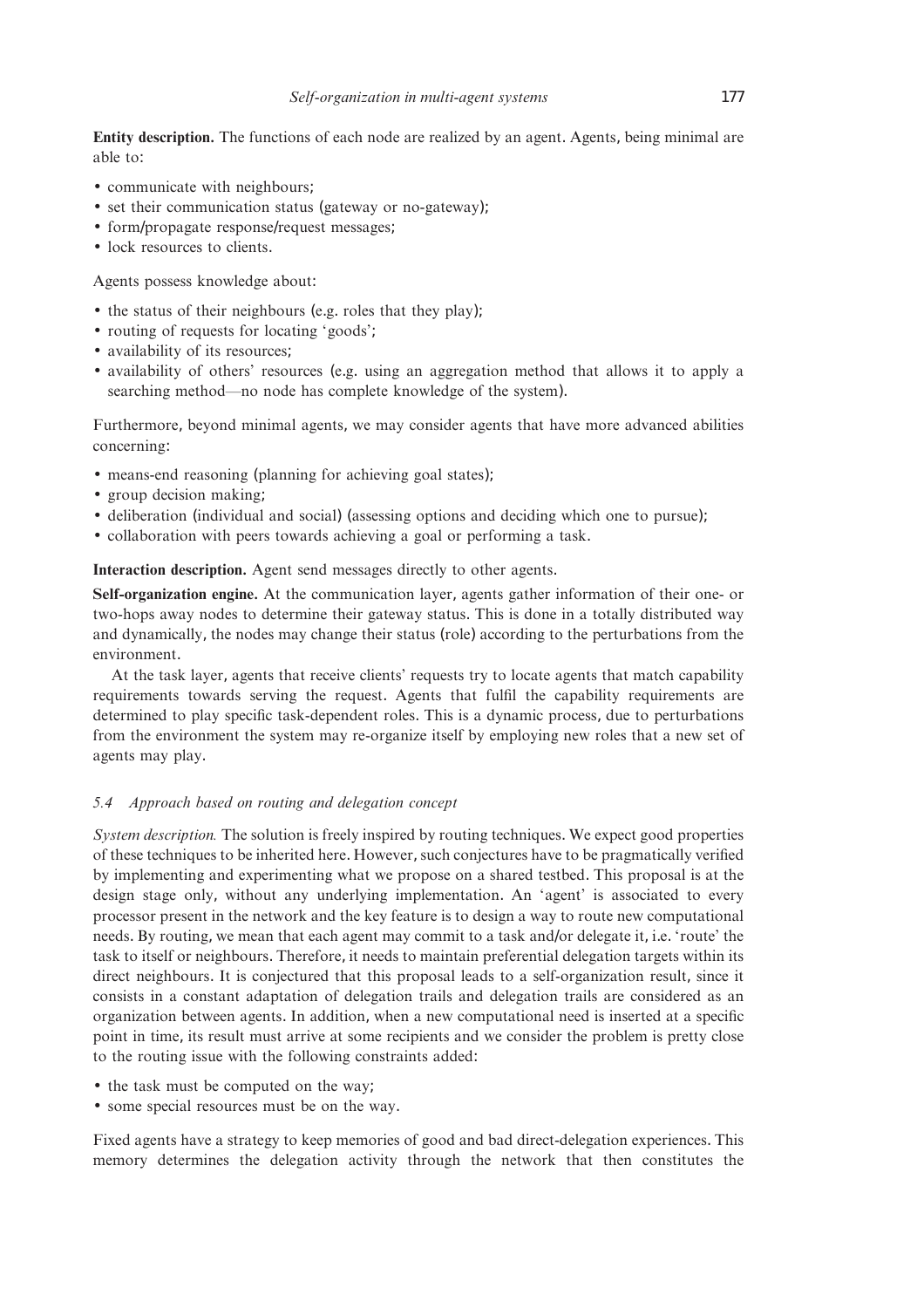organization. Here we described a simplified scheme where only atomic computational needs are inserted.

**Environment description.** Each agent perceives only a part of the environment:

- messages from others are received via the network interface;
- the local processor's schedule which contains atomic tasks.

Each processor executes the following loop:

- 1. unqueue next task with needed resources available;
- 2. execute it;
- 3. ask the agent to send result to the recipients list, i.e. where the result is needed in the network.

**Perturbations coming from the environment.** The following kinds of disturbances are considered:

- 1. addition/removal of needs;
- 2. addition/removal of computers;
- 3. communication cut;
- 4. resource vanishment.

**Entity description.** The agent here simply maintains a delegation willingness table that can be interpreted as its belief about delegation benefit. At the message level, special treatment is applied to incoming results and needs, in addition to maintaining routing tables to agents and resources.

**Interaction description.** A message between agents is a tuple consisting of:

- *sender* contains the sender identifier;
- *type* contains either: insertion, if the message contains a task to execute, or result, if the message contains the result of the task;
- *task* contains the task description;
- *result* contains the result if computed;
- *recipients* contains the list of all recipients (identifiers) for the result.

**Self-organization engine.** The 'engine' consists of two steps, one achieved at delegation time and the other when a result is perceived.

Details of the relevant algorithms can be found in Di Marzo Serugendo *et al.* (2005).

### *5.5 Approach based on stigmergy mechanism*

**System description.** The solution proposed here is inspired by ant foraging behaviour; mobile agents, representing ants, permanently roam the network performing management tasks. Electronic pheromone guides mobile agents' behaviour.

*Input data.* Criteria to satisfy are:

- load distribution:
- membership of processes, for example same application, strongly communicating applications and competitive applications.
- *Expected results.* Emergence of spatial aggregate of processes on a set of processors, satisfying the specified criteria (a spatial organization).
- *Self-organization.* The result is obtained just by applying local rules for behaviours, without any external control. It is expressed as a situation where the systems dynamics guide it to reach an attractor where the specified criteria are balanced. The attractor corresponds to the spatial organization of the processes in such a way that the multiple criteria are satisfied.
- *Techniques used.* The approach uses the stigmergy mechanism, it is an ant-like based approach (foraging behaviour). Multiple electronic pheromones represent the different criteria to be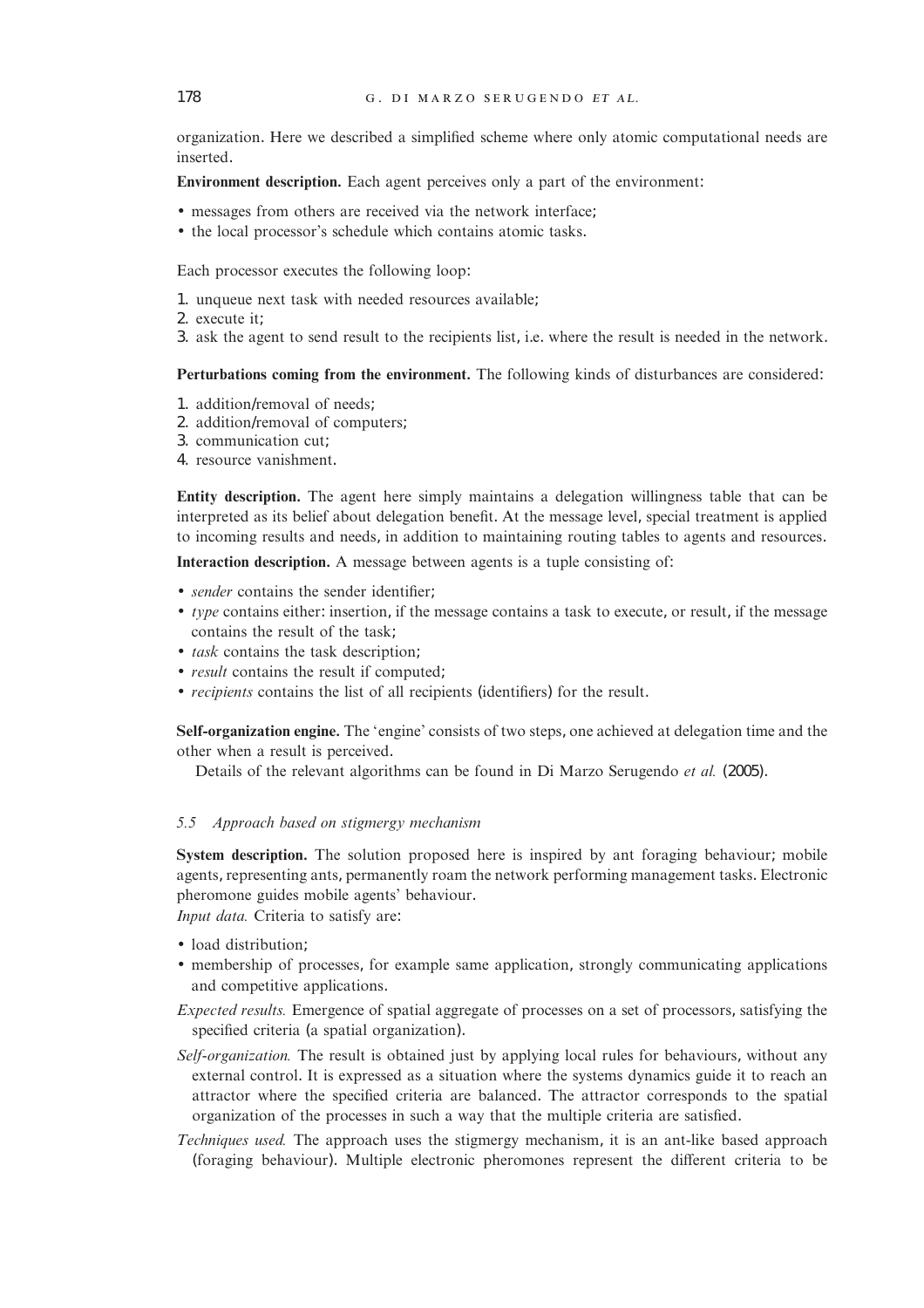satisfied. Ant-like (mobile) processes agents move over the network following the gradient of their specified pheromone (Foukia & Hassas, 2004).

*Entities which have to self-organize.* Agents associated to processes.

**Environment description.** The environment is a dynamic network of processors (a dynamic graph). **Perturbations coming from the environment.** Considered perturbations are:

- processor breakdowns;
- sudden network overloading;
- arrival of new nodes (processors);
- departure of existing nodes (processors).

**Entity description.** Ant agents are of the following form.

- Agents have no individual goal.
- Agents perform tasks of the following form: (if perception of an appropriate pheromone field, follow the gradient field with a high probability, reinforce the pheromone amount); (if no perception of an appropriate pheromone field, move randomly, no effect).
- Agents have no beliefs about other agents, about themselves, or about the environment.

**Interaction description.** Interactions are mediated by the environment (pheromone field).

**Self-organization engine.** The engine is based on the self-catalytic mechanism of ant-like foraging behaviour:

- perturbations of the environment trigger re-organization;
- the mechanism is global to the system;
- re-organization is internal to the system;
- interaction sequences are; pheromone diffusion, evaporation, enrolling mechanism (self-catalytic behaviour);
- the self-organization process stops when the system is completely stable, and no perturbation occurs.

# *5.6 Characterization of the self-organization approaches*

In order to compare the different approaches, we will now consider the different characteristics listed in Section 4, point 6.

**Holarchies.** The holon approach clearly demonstrates all the characteristics, except:

- emergence, multiple equilibrium and criticality need to be tested to actually be demonstrated;
- endogenous global order, redundancy and self-maintenance there is a conjecture in favour of these characteristics;
- instability is dependent on affinity and satisfaction functions;
- dissipation is not present in this approach.

**Peer-to-Peer.** The P2P approach clearly demonstrates self-maintenance, adaptation and hierarchies. The remaining characteristics are present in the following way:

- instability is not demonstrated in this approach;
- criticality cannot be determined;
- emergence comes from the fact that there is no node that has complete knowledge of the systems, the tasks performed and the network topology;
- dissipation comes from the fact that new requests, new nodes and communication links make the system behave in a dynamic way;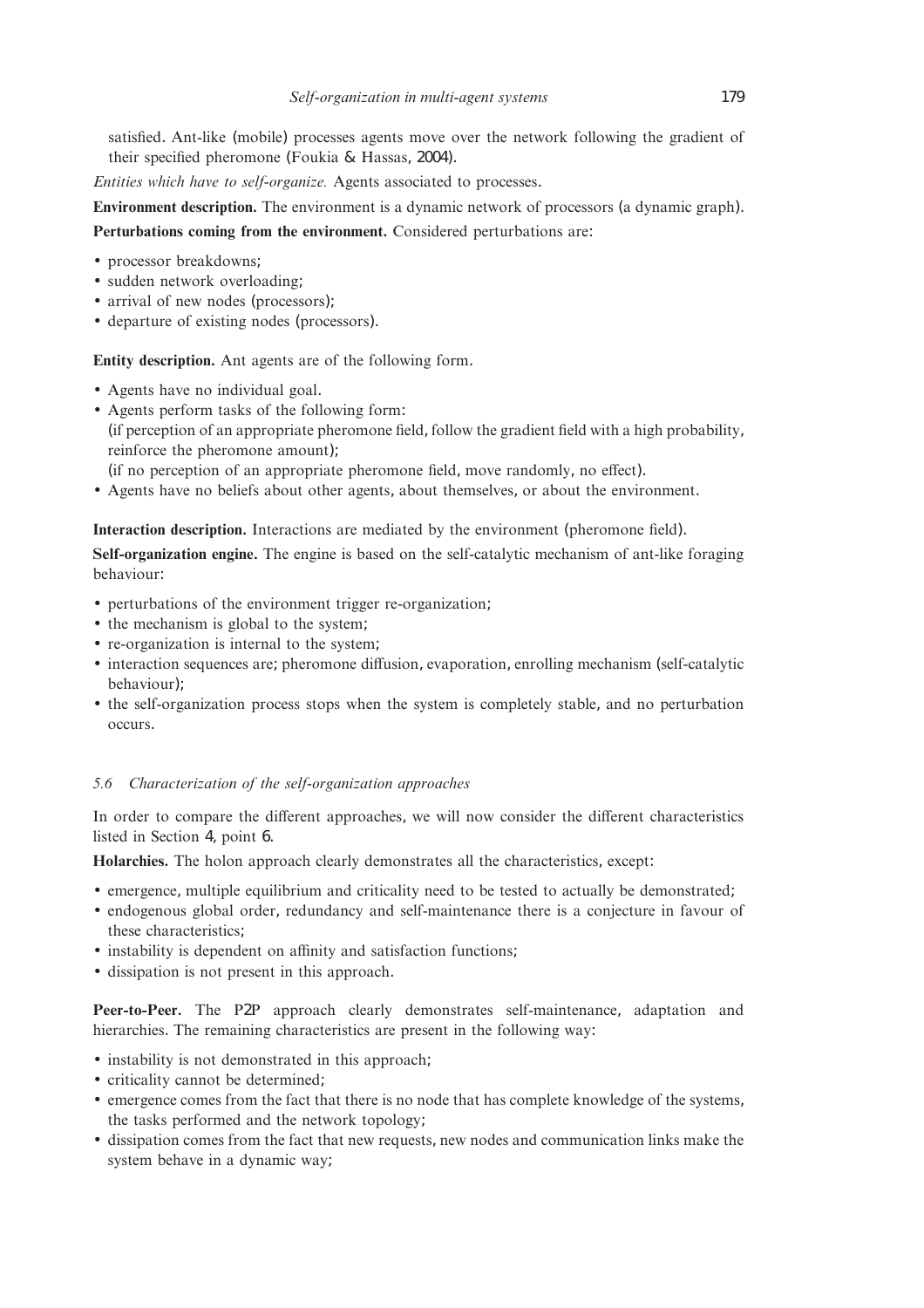- multiple equilibria arise from the fact that each node may play more than one role concurrently;
- redundancy occurs through continuous update of node status;
- complexity occurs in case of defined requirements;
- rules are local essentially at the communication layer.

**Routing.** The routing approach clearly demonstrates an absence of external control and simple local rules. The remaining characteristics are present in the following manner:

- endogenous global order, emergence, dissipation, instability, multiple equilibrium, criticality and adaptation can not be proved as present;
- redundancy and self-maintenance are not provided by this approach;
- decentralized control occurs as decisions are taken locally and no agent has a special behaviour;
- dynamic operation is inferred as it is conjectured that the solution exhibits constant adaptation through organization.

**Stigmergy.** The stigmergy approach demonstrates all the characteristics, except hierarchies. A detailed table describing these 4 approaches against characteristics can be found in Di Marzo Serugendo *et al.* (2005).

We observe that the routing and delegation approach only clearly demonstrates a few characteristics. The others are difficult to assess. The other three approaches demonstrate most of the characteristics, the stigmergy approach being the one that clearly demonstrates the majority.

As a first conclusion, it seems that the more the approach is naturally-inspired the more it demonstrates the expected characteristics. In these examples, the routing and delegation approach is clearly an *ad hoc* artificial mechanism for networking, but not naturally-inspired. Similarly, even though the P2P approach ably demonstrates most of the characteristics, it demonstrates less characteristics than the holon or stigmergy approaches. However, the routing and delegation approach has been not implemented and no experimentation have been realized. This explains the difficulty of whether or not to assess a given characteristic.

### **6 Case Study 2: manufacturing control**

#### *6.1 Case study description*

The benchmark comprises the coordination and control of the internal logistics of a manufacturing department. Finished parts have to be delivered against a given due date for assembly in another department. Parts are transported in containers. Typically, a container holds about ten parts, but this may vary. The system comprises of a grid of container storage spaces, distributed across the manufacturing department. The system also comprises of ten workstations with varying properties and capabilities. Workstations have two or three locations at which a container can be placed. An operator picks parts out of one container, processes them in a pipelined fashion on the machines in their workstation and places processed parts in another container at their workstation. An automated transporter, moving over rails, normally transports the containers. It can carry maximally two containers at any given time. The parts enter the system in a container through the storage system. The system produces a mix of products, imposing varying loads on the workstations. The transport system has sufficient capacity on average but intermittently experiences rush hour complications. Operators have varying qualifications (having received training in function of shortages that occurred historically). The operator schedule is given.

**Simplified hypothesis.** All the parts in a container are the same. A container must be manipulated by several given workstations according to the process the parts have to follow.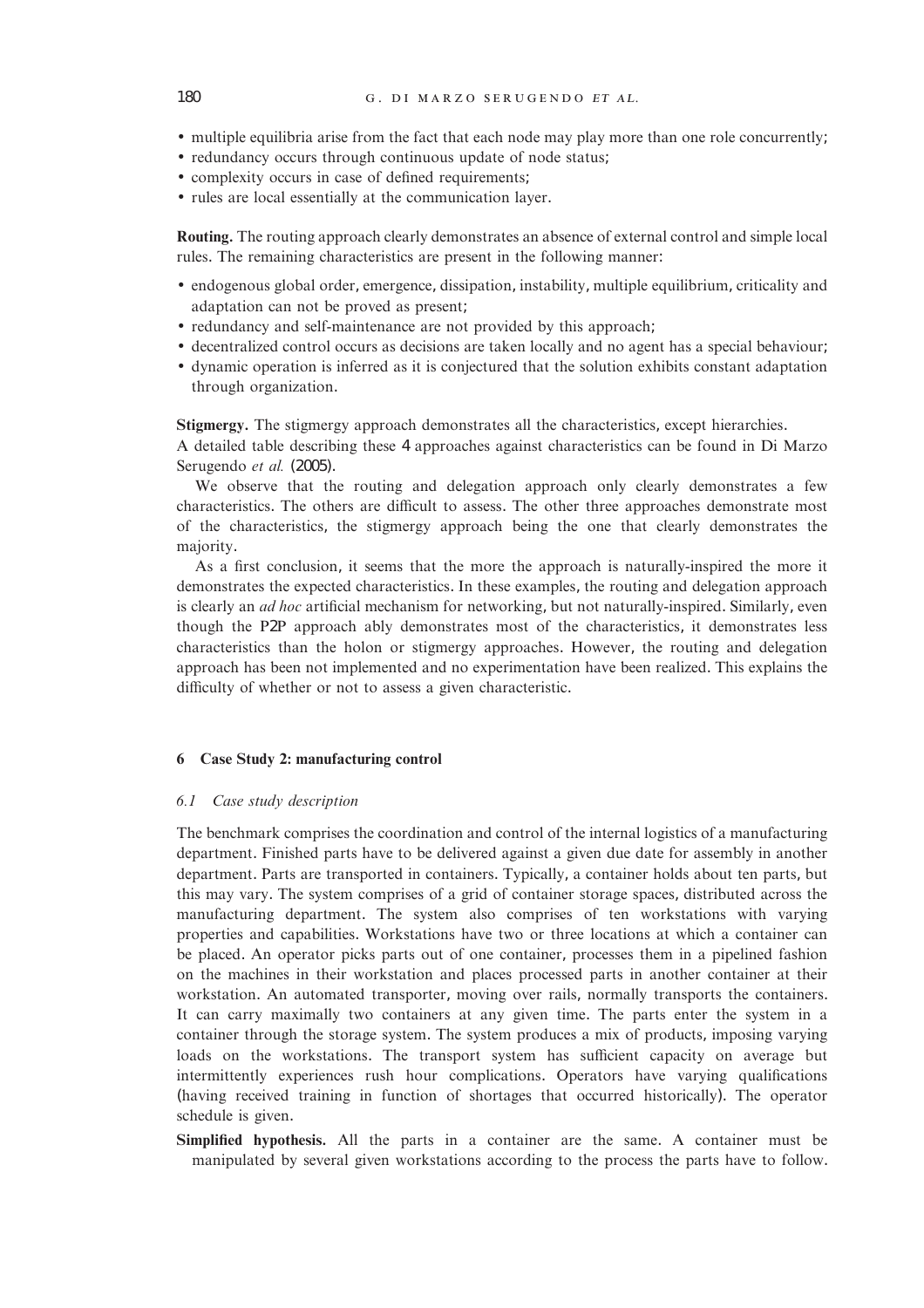This process consists of a series of jobs to be done and it can be known by the container. In a workstation, we need to have one empty container in which to put the treated part. A workstation consists in *N* given machines able to perform *N* tasks. An operator is affected to a workstation in function of their capabilities and had constraints applied, such as their breaks, holidays, or work duration. The operator can be ill and not available.

- **Data available at the beginning.** The system has to start from an initial description of the factory:
- number of workstations:
- description of the workstations capabilities;
- number of operators;
- description of these operators in terms of capabilities and constraints;
- number of containers:
- the process associated to each container;
- data files on order arrival of containers.
- **Function of the system.** The system has to find the right organization of these elements in the factory to have an efficient functioning.
- **Perturbations.** Machine breakdown, process failures, operator unavailability, operator switch (other skills), process time variations, order arrival, rush order arrival, etc. Breakdowns, failures are generated along stochastic distribution including correlated occurrences of disturbances.

# *6.2 Approach based on ant algorithms*

**System description.** The system proposed has two levels; the top level is a holonic architecture composed of product holons, resource holons and order holons, and the low level is composed of ant agents produced by the resource holons in order to find the expected available resources for the different orders.

# *Input data*

- The manufacturing system is composed of:
	- workstations (type, number, location, capabilities);
	- storage system (type, number of spaces, location of spaces);
	- transport system (type, connections, capabilities);
	- diverse operators skills and availability.
- Product type definitions: recipes.
- Order book definition: arrival time and product type.
- Manufacturing scenario:
	- break down statistics;
	- process failure statistics;
	- process time variation statistics.

# *Expected results*

- Effective supervision of the manufacturing activities.
- Availability of reliable short-term prediction of the state of the production system, usable to plan secondary activities.
- Minimization of the required workforce to perform the work on time.

# *Self-organization*

- None of the agents can have a global view or data model.
- No centralized supervisor is allowed.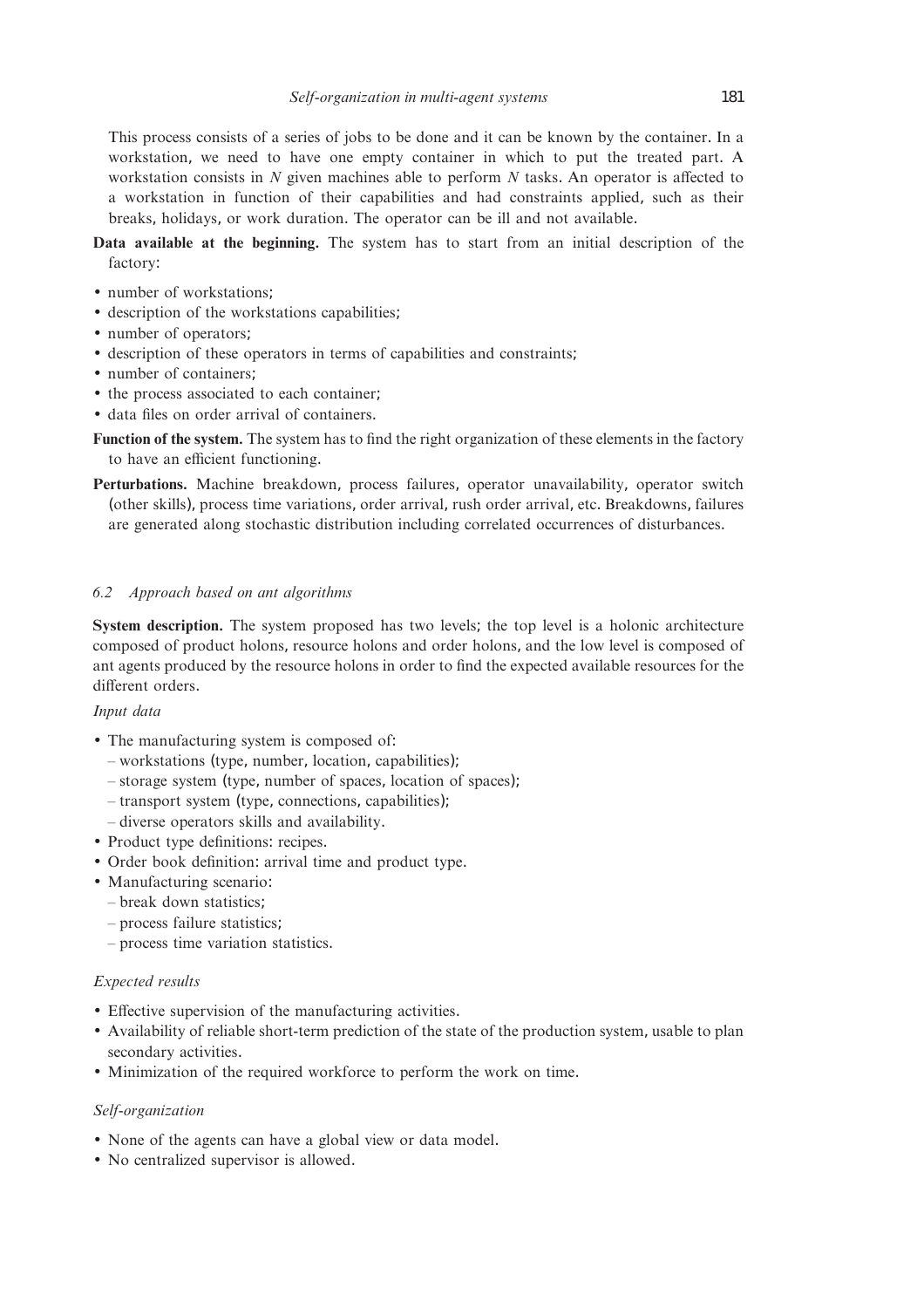• It is essential not to expose individual software entities (agents) beyond their own manageable and stable scope. For instance, an agent managing a workstation is reusable wherever such a workstation is present in whatever manufacturing system. Software maintenance is only required when the workstation itself changes and the maintenance effort should be proportional to the chance. Yet, the interactions amongst such agents yield an effective manufacturing control that anticipates the immediate future as a means to coordinate the activities.

### *Techniques used*

- Stigmergy;
- a holonic system as a specific agent society structure;
- delegation whenever something is outside an agents' scope;
- low and late commitment (but early preparation when feasible/doable).

### *Entities which have to self-organize*

- Orders amongst each other;
- orders with resources.

**Environment description.** The environment is currently implemented as a MAS, following PROSA architecture (Can Brussel *et al.*, 1998). Analysis shows that resource agents can be split into an environment entity (choice-free) and an accompanying (pure) resource agent (handling choices and decisions concerning the resource). The implementation environment is a software toolkit/library on top of Java/Eclipse.

**Perturbations coming from the environment.** Considered perturbations are:

- machine breakdowns:
- process failures: possible rework and/or rush orders
- test outcomes: possible rework and/or rush orders
- late deliveries;
- order cancellations:
- rush orders;
- variable process duration;
- system reconfigurations (new equipment, equipment removal);
- degrading equipment and inverse;
- operator (un)availability.

**Entity description.** The resource holons are able to accept or reject tasks assigned to them. The product holons realize the task of production. The order holons are responsible for the scheduling, deadlock handling, progress monitoring and managing the process on a resource (start, suspend, resume, abort, stop). The ant agents are generated to find the available, adequate resources for a given order.

**Interaction description.** Interactions are either direct P2P messages between agents, or indirect communications through stigmergy.

**Self-organization engine.** There is a self-reinforcing process that builds load forecasts for resources and route/processing forecasts for orders.

- 1. Orders inform the resources about their intentions (make the necessary bookings) allowing these resources to predict their near-future loads;
- 2. Resources inform ant agents acting on behalf of the orders about the expected availability of processing capacity, duration, result, etc. allowing these orders to optimize and select intentions. When the orders inform the resources, the forecast accuracy of the resource improves, allowing the resource to give more accurate answers to queries by the orders, which improves the forecast accuracy of the order, informs the resources more accurately about its intentions and thus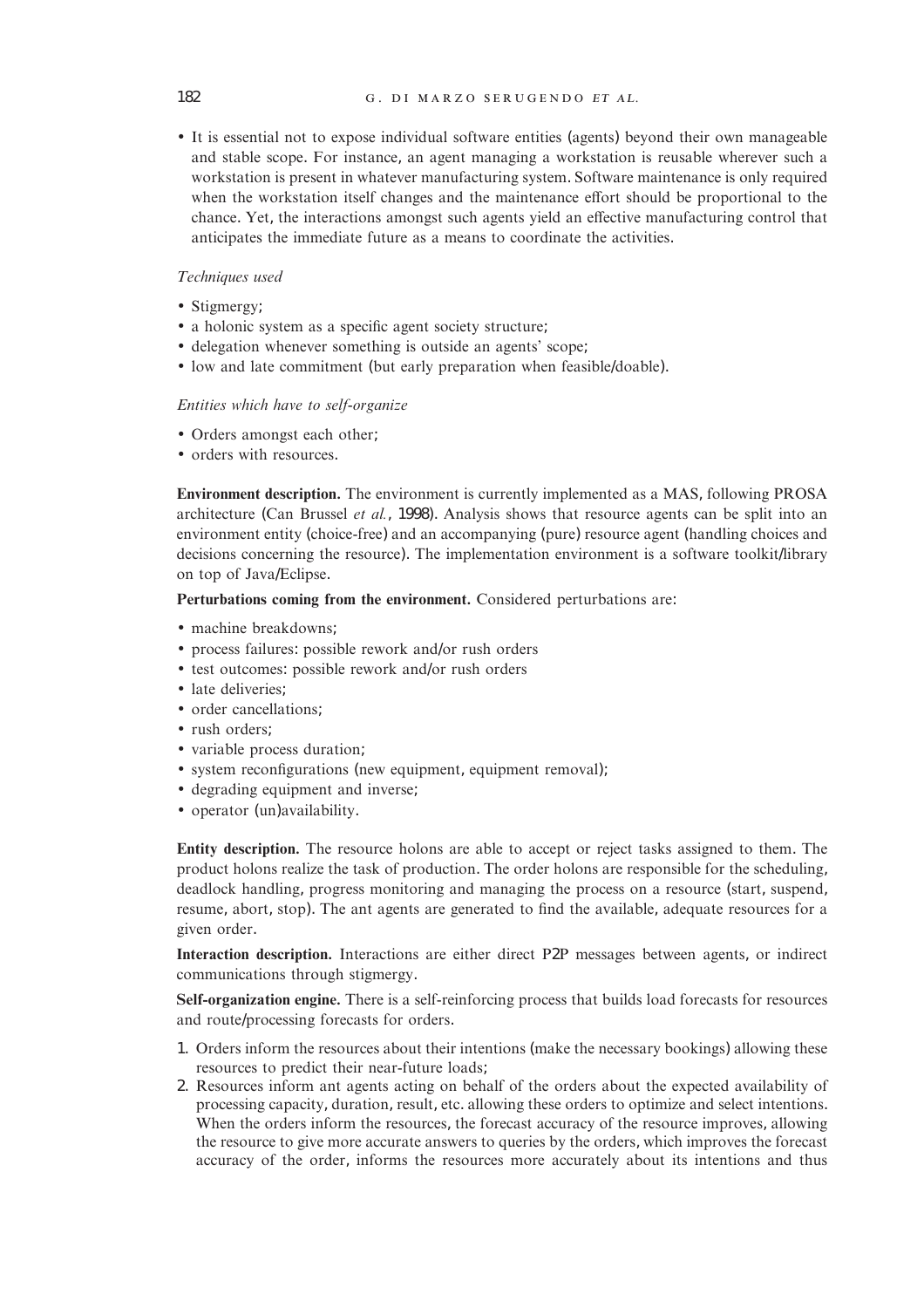closing a loop that improves accuracy until uncertainty, noise and disturbances start to impose an upper bound.

### *6.3 Approach based on cooperative agents (AMAS Theory)*

**System description.** The system will be developed according to the Adaptive Multi-Agent System (AMAS) theory. This theory, based on self-organizing MAS, enables the design of systems in which agents only pursue a local goal while trying to keep cooperative relations with other agents embedded in the system. The agents are cooperative in the sense that they have to anticipate non-cooperative situations in order to avoid them. But also when they encounter non-cooperative situations they have to act to return to cooperative interactions. From the designer point of view, to find the non-cooperative situations in a MAS and to remove them can be viewed as an exceptions treatment in classical programs. The different agents to design are those representing operators and containers. The workstations are considered as resources disseminated on a grid. Agents have to move on this grid to find the right partner and right resources (an operator has to find a container on a workstation and a container has to find an operator on a workstation). The result of this problem solving gives rise to a given organization on the grid.

*Input data.* Input data that can be found in the system description are the following:

- the workstations' properties and capabilities;
- the operators' qualification and schedule;
- the containers (capacity, location, contents), we suppose that all containers have heterogeneous parts;
- the parts (characteristics, process, state), we do not consider them separately from the container;
- the automated transporter (location, contents, properties), we do not consider it in the first approach of the problem;
- some global constraints, we do not take them into account in a first approach;
- human-handled carts (location), we do not take them into account in this first approach.
- *Expected results.* The aim of the system is to maximize the outputs (the number of containers processed) of the factory while minimizing the production time. The global solution must respect the time constraints given to all containers.
- *Self-organization.* During the process, there are many perturbations coming from unexpected events (machine breakdown, process failures, operator unavailability). Faced with such perturbations, the workstations and the containers have to reorganize their activities without an external centralized control.
- *Techniques used.* We use cooperative agents (according to the AMAS theory) (Capera *et al.*, 2003a, 2003b; George *et al.*, 2004) to solve this problem. In this approach, we want to build artificial systems having a coherent collective behaviour (Bernon *et al.*, 2004) (such systems are termed '*functionally adequate*') whereas agents only seek to reach an individual objective. To obtain such systems every agent is autonomous, has a local view of its environment and follows a classical lifecycle (perceive, decide, act) while keeping cooperative relations both with each other and with its environment. Definition of cooperation is not a classical one, it relies on three conditions: (1) all perceived signals must be understood, (2) the information provided must be useful for the agent's reasoning and (3) this reasoning leads to useful actions towards other agents. So, when an agent perceives a cooperative situation it executes the function for witch it has been designed and when the agent perceives a non-cooperative situation, it acts in the world in order to come back to a cooperative state by a self-organization process.
- *Entities that have to self-organize.* Containers with parts they contain (the number of parts in a container can be null) and operators have to self-organize in order to get an organization allowing an efficient (optimized) supply chain. In our approach, workstations are only considered as resources in the system, they do not have a goal to pursue and are not autonomous.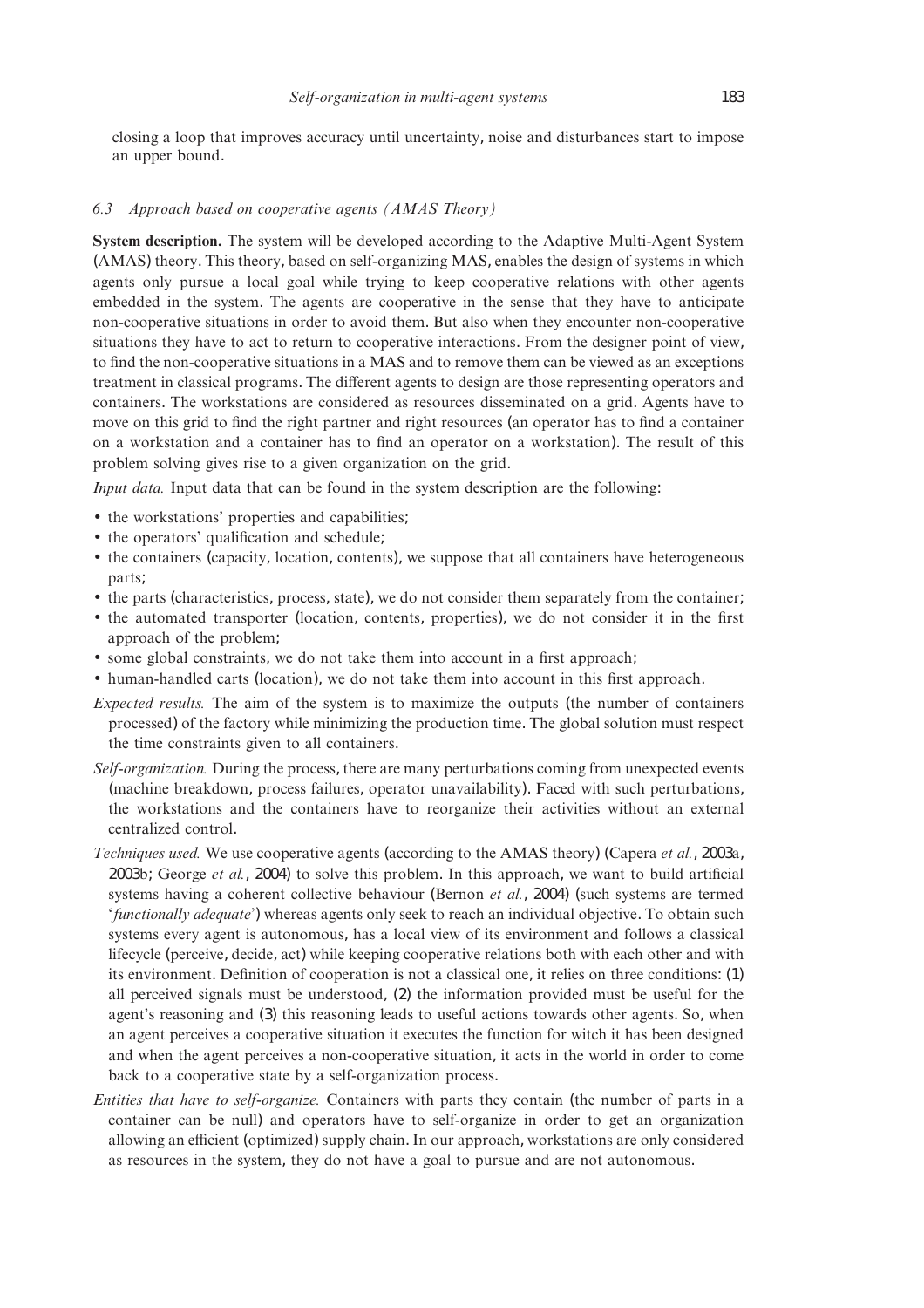**Environment description.** The environment of the system is only composed of the factory manager.

**Perturbations coming from the environment.** In this case study, several perturbations can be taken into account, such as process failures, process time variation, order arrival, rush order arrival, unavailability of a workstation (operator illness, strikes, machine breakdown), etc.

### **Entity description.**

We have two different types of agents in this case study: container agents and operator agents, which have the following characteristics.

### *Individual goals*

- Container agents: each container has to find a right operator on a right workstation according to constraints (time, etc.).
- Operator agents: each operator has to find a right container on a right workstation according to constraints.

*Agents' perceptions.* Each agent has a local view of the system according to its location.

*Agents' skills or capabilities*

- Container agents: a container agent is able to determine which type of workstations can process the parts it contains to find workstations that has the right operator to book a workstation to have a partnership with an operator agent.
- Operator agents: an operator has its own abilities.
- *Beliefs about other agents or acquaintances.* At the beginning agents (containers or operators) do not have knowledge about others. When they encounter other agents, they learn about them (with a limited size memory).

*Beliefs about themselves.*

- Container agents: a container agent knows the process needed to treat the parts it contains.
- Operator agents: an operator agent knows its capabilities and its availability.
- *Beliefs about the environment of the system.* Agents do not have any knowledge about the environment of the system.

**Interaction description.** In a workstation, agents can communicate directly by message sending. They also can communicate in an indirect way (by putting booking intentions in the environment).

**Self-organization engine.** The engine (or mechanisms) of self-organization is the cooperation (see AMAS theory). Every agent tries to find a workstation and to have a relevant partnership (container–operator) in the organization. Re-organization is triggered by the fact that an agent (operator or container) is not satisfied because its constraints are not satisfied. It then tries to find a partnership. This is a local criterion. This mechanism is internal to the system. Interaction sequences involved are dependent on the fact that every agent (operator or container) has to find a suitable workstation and partnership that satisfies its constraints. The self-organization process stops when every agent has found a partnership in a particular workstation with a minimum constraint relaxation.

# *6.4 Characterization of the self-organization approach*

We have compared the different approaches against the same characteristics as case study 1.

**Stigmergy.** The stigmergy approach clearly demonstrate all the characteristics, except:

- criticality and self-maintenance cannot be determined without further investigations;
- hierarchies are not present in this case study;
- instability would need a social control to be provided.

**Cooperative agents.** The cooperative agents approach demonstrates all the characteristics, except: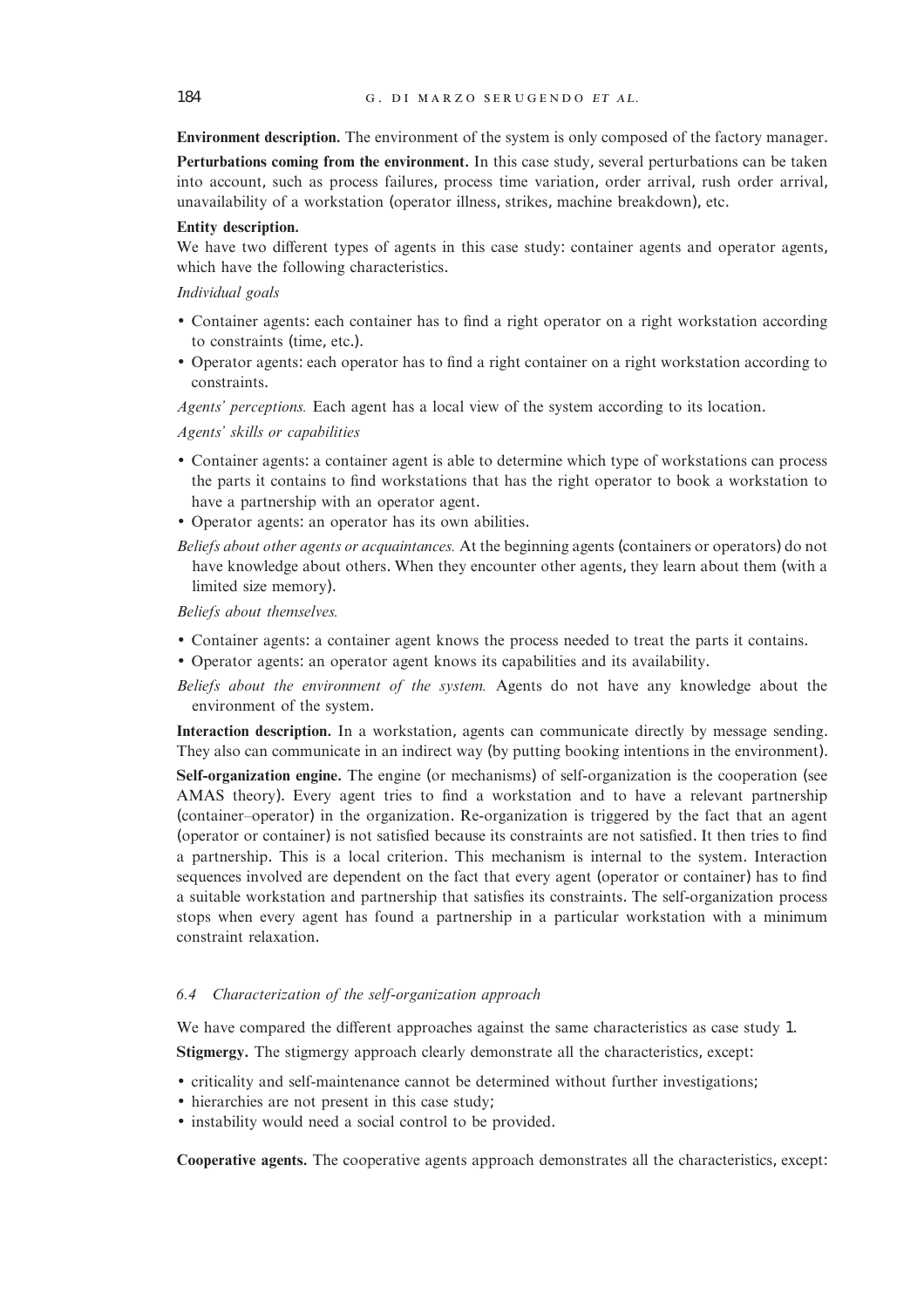- instability, criticality, self-maintenance and hierarchies are not present in this case study;
- redundancy is present provided there are more workstations than necessary in order to face machine breakdowns.

A detailed table describing these two approaches against characteristics can be found in Di Marzo Serugendo *et al.* (2005).

The stigmergy and cooperative approaches provide the characteristics in a very similar way. This result can be explained by the fact that the stigmergy approach is naturally inspired and the cooperative approach has been thought for self-organization and emergence. Note that the concepts agentified and implied in the self-organization mechanism are not the same in the two solutions. In the stigmergy approach, ant agents represents orders and are in charge of finding the adequate and available resource under given constraints. In the cooperation approach, the agents represent operators and containers and they have to negotiate each other with local information in using direct or indirect communication to reach a global solution. The solution provided by stigmergy provides the shortest paths to reach all resources needed. These shortest paths can be qualified as emergent. The solution provided by cooperation corresponds to a structure that is the organization between operators, containers and workstations and the optimal organization is an emergent phenomenon in this application.

### **7 Case study 3: space conformation of molecules**

### *7.1 Case study description*

The content of this case study deals with computational biology in order to find new drugs in pharmacology. The case study concerns the modecule level and the aim is to find the space conformation of a molecule that minimizes its potential energy. This section ends with the proposition of a solution using self-organization based on cooperative agents.

*Search for drugs.* Structural biology is interested in the relationship between the structure of molecules and their biological function. In a general way, questions more often depend on the field of pharmacology. Thus for a known membrane receiver, finding a ligand, i.e. a complementary medicamentous molecule is problematic. It is the docking problem, for example, the whole set of mechanisms and interactions that play a part during molecular complexes' formation. Simulation study of the docking, rather than an experimental approach, has a long history and most algorithms are used daily in the academic environment as well as in pharmaceutical laboratories. Molecular docking is the centre of practical applications like protein engineering, drug design and screening of potentially relevant molecules. It has thus already contributed to new ligands design for anti-AIDS and anti-cancer agents and for the treatment of the diabetes. To obtain significant progress, we need to develop new methods to facilitate the techniques of docking by improving our capacity to understand and analyse docking interactions and to develop assumptions for which molecules could have better interactions. Knowledge of the process of space conformation of interacting molecules (folding) is essential and is the subject of this case study.

*Atomic interactions.* A molecule is an assembly of atoms by covalence connections. In fact, strong connections define quasi-stable inter-atomic distances (in the region of the Angstroms) for a particular pair of atoms. Such strong connections are supplemented by strict directional impositions due to weak connections. These weak connections, to have an unspecified effectiveness, can act only at short distances, and in great number. A molecule's space conformation results from the inter-atomic distances defined by the strong connections and from interactions due to weak connections. To simplify, a space conformation consists in minimizing the residual weak energy on the whole molecule, while respecting constraints of strong connections. In inter-atomic relations, the fundamental role is held by outer-shell electrons, pertaining to the outermost orbital of bonding atoms. A union between atoms results from modifications of the distribution in space of their outer-shell electrons. A covalence connection is a connection due to a bilateral pooling of electrons.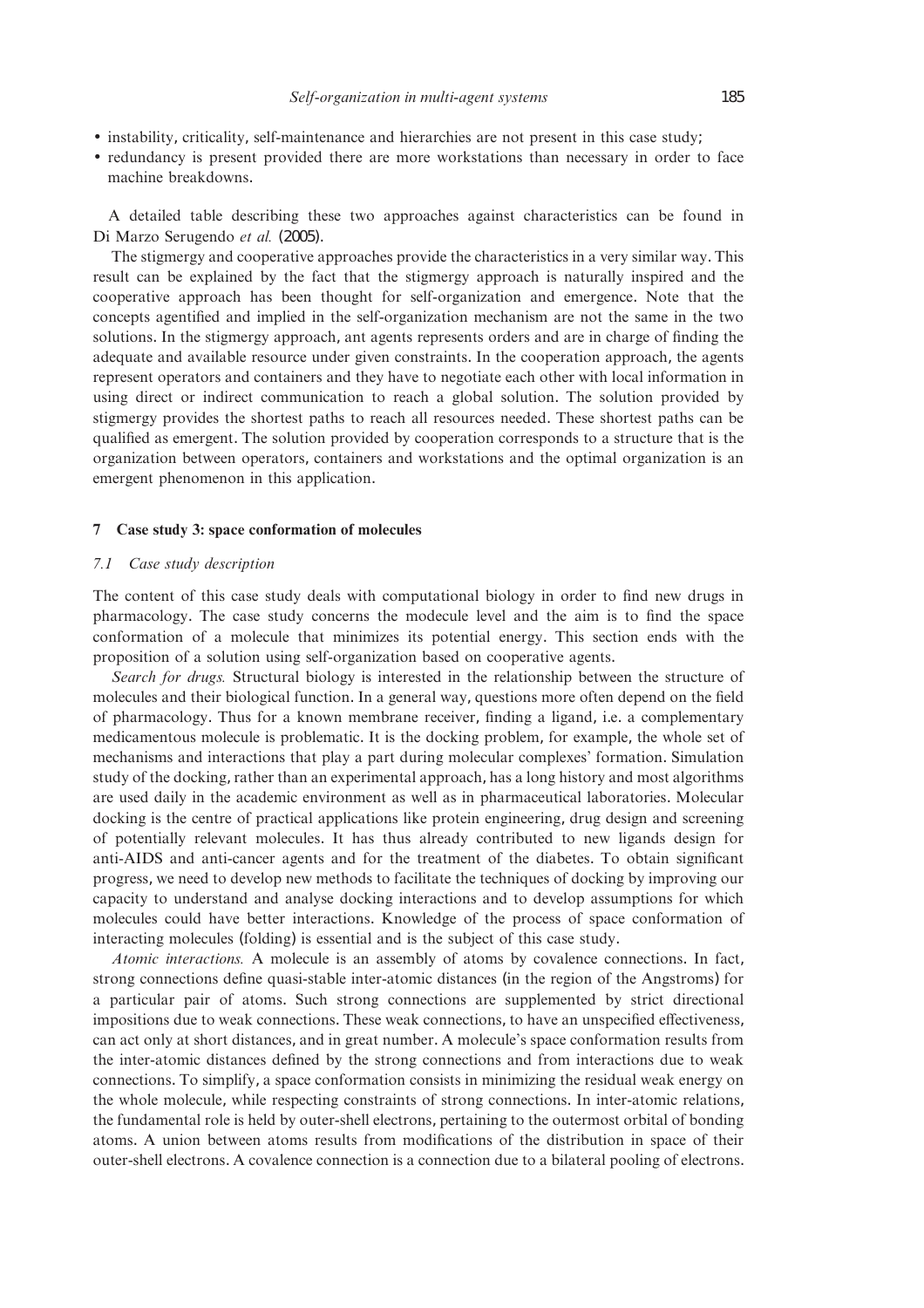![](_page_21_Figure_1.jpeg)

**Figure 4** Resolution of space conformation

When two atoms approach one another, an attraction between the nucleus of the one and the electrons of the other (and vice versa) appears starting from a certain distance (∼1 nm). This attraction sensibly increases when the distance separating the nuclei is about 500 pm. But, starting from this distance, electronic obstruction and repulsion forces between charges of the same sign tend to compensate for the attraction. A balance is established at a defined distance, characteristic of each atom called the Van der Waals' ray. This value is, for example 120 pm for hydrogen, 140 pm for oxygen and 285 pm for sulphur. Van der Waals' forces induce a weak energy (about 1 kcal/mol). Thus they are interesting for the cohesion of molecular structures only if they are numerous and applied between neighbouring atoms. The energy function for weak connections follows a law as indicated on the curve shown in Figure 4, the *x*-coordinate represents inter-atomic distance (in Angstroms).

*Constraints of the space conformation resolution.* Molecule's space conformation research (to find the minimum of residual energy) is an NP-complete problem and hence the solution cannot be found in a polynomial time according to the number of atoms in the molecule. Resolution of this type of problem must satisfy the following constraints:

- calculation must be distributed (physically or logically) in such a way that the local algorithm does not have all the information about the molecule;
- calculation must be emergent, i.e. local calculations are unaware about information on the total residual energy of the molecule;
- ideally we could show (by experimentation or formally) that the algorithm finds a solution in a time limited by a polynomial (depending on the number of atoms).

The system has to start from an initial structure of the molecule, a given space conformation. The input data is a description of a molecule in the protein data bank (PDB) format. A PDB file includes as many lines as atoms in the described molecule, each line provides information about an atom, for instance, its name and its identification number in the molecule. The data available at the beginning are the distance between the atoms with strong connections and the energy functions between two atoms. In a first step, there is no need for perturbations. In a second step, when the problem will be solved, the system can be perturbed by moving the location of one or more atoms in the molecule. In any case, the system has to find the right space conformation, a conformation for this molecule that minimizes its global potential energy.

### *7.2 Approach based on cooperative agents (AMAS Theory)*

**System description.** In the system proposed, each atom is an agent. Agents have local perceptions, each agent perceives all atoms in a given area. This area concerns its covalent atoms (strong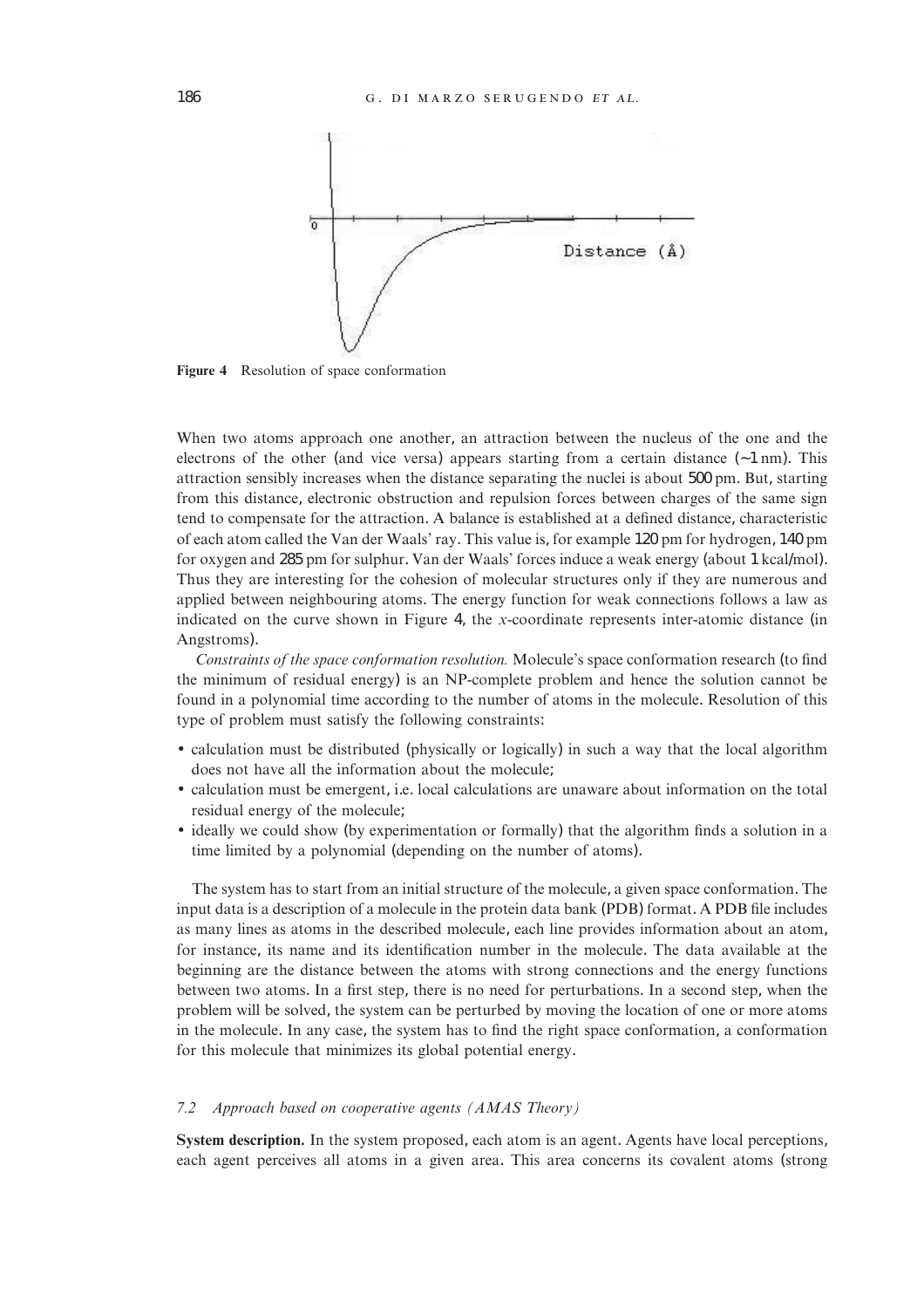interactions) and the atoms with which it has non-bonded interactions (weak interactions). We call the agents it perceives its neighbours.

**Environment description.** The environment of the system (the molecule) is composed of the physical laws that rule the interactions between atoms, these laws are static during a session. The atoms have to self-organize in order to get an organization that reflects the spatial conformation we want to obtain and the molecule is a self-organizing system because its inner constitutive atoms (the agents) are going to modify their relative location.

**Entity description.** The goal of an agent is to reduce its potential energy and possesses the following skills. It is able to modify its location within the molecule, it moves. It knows how to evaluate its potential energy and it can evaluate the potential energy of its neighbours, for a given move. It knows the following information about its neighbours:

- the position and the current energy level of other agents in its perception area;
- their beliefs about themselves;
- an agent knows its position, its neighbours, its covalent atoms;
- their beliefs about the environment of the system (so without the other agents);
- the physical laws concerning the atoms (coming from the environmental database).

Note that an atom ignores the value of the global energy of the molecule.

The techniques used are based on the AMAS theory (in which cooperation is the local criterion that makes components of a system reorganise, see www.irit.fr/SMAC) (Capera *et al.*, 2003a; George *et al.*, 2004) and involve cooperative agents. These agents are autonomous entities that follow a classical lifecycle (perceive, decide and act) and have a social attitude based on cooperation. The cooperation has to respect three conditions: (1) all perceived signals must be understood, (2) the information provided must be useful for the agent's reasoning, and (3) this reasoning leads to useful actions towards other agents. A cooperative agent knows how to detect situations that infringe these laws and acts to remove them. Those situations are called non-cooperative situations (NCS). When an agent detects a NCS, which can be called a failure at the local level, it tries to come back to a cooperative one. In addition, whenever possible, it always acts in a cooperative way, the cooperation guiding the local behaviour of an agent.

**Self-organization engine.** In the current problem, the engine of the self-organization process is the cooperation, an agent always tries to reduce its own potential energy and its worst neighbour's energy level (non-cooperative situation action).

The algorithm of an agent is:

```
While (True)
 Begin Perceive the potential energy of all its neighbours
 Compute its own local potential energy
 Spatially move to decrease the worst potential energy while
  respecting the covalent bonds
End
```
The process at the agent level could not stop because an atom has no information about the value of the energy at the global level. The designer can choose to stop all the process when:

- the variation of the global energy is small (given an epsilon);
- or a number of simulation steps is reached;
- or requested by the user.

The system has been developed in 2003–2004 (www.irit.fr/SMAC) and cannot be compared to other systems based on self-organization mechanisms as currently no other attempt has been made to model space conformation of interacting molecules using this approach. Few algorithms have been created to tackle this problem only one organization, called folding@home, has proposed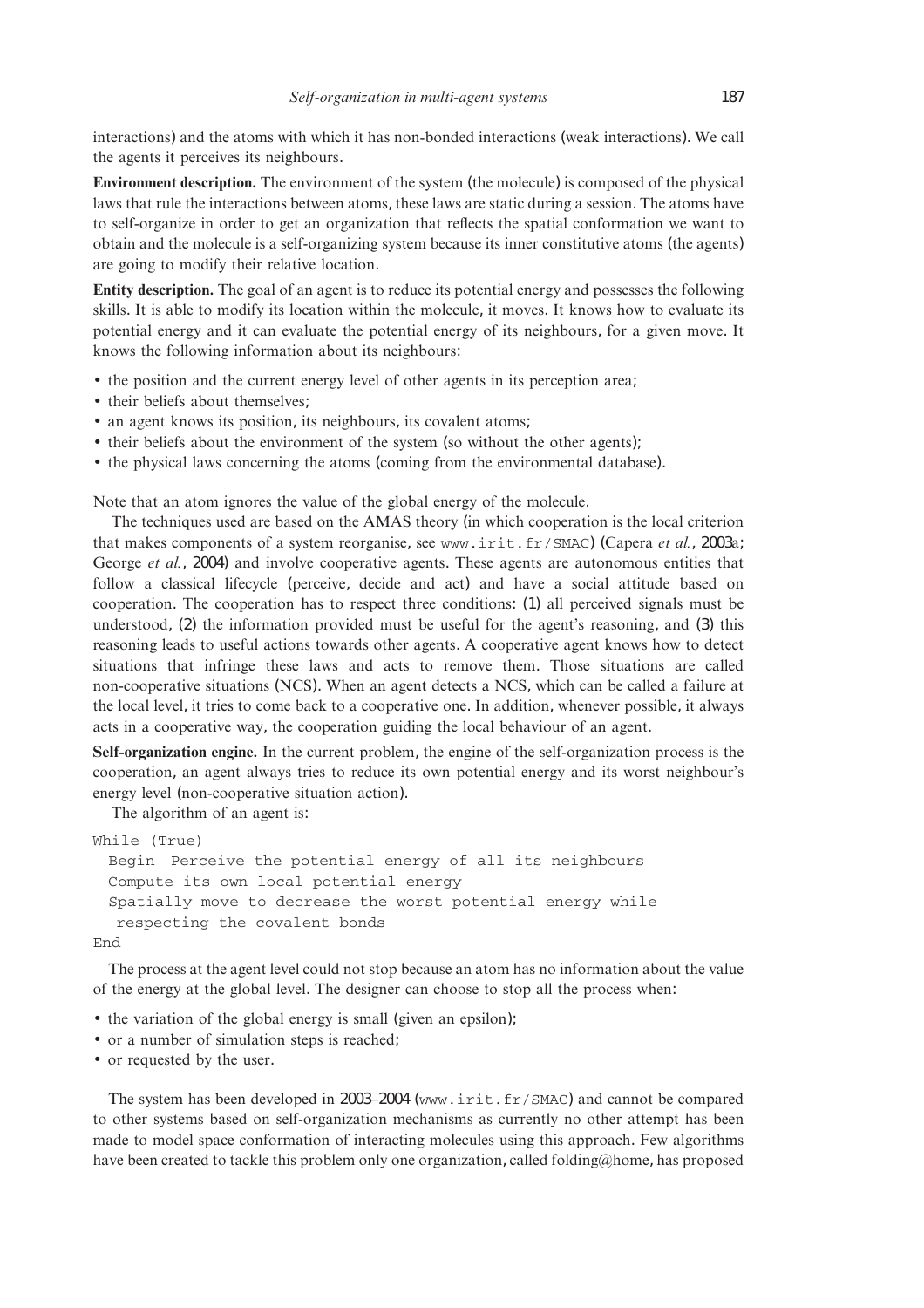a solution. Their technique is based on the space search distance covered, which is very large. To compute this distance they distribute a part of the computation on a huge number of computers. It is very difficult to compare our results with theirs as their time to solve the problem follows an exponential curve that is balanced by the number of machines. In contract, our computation time follows a linear curve enabling us to comment on the efficiency of the self-organizing solution. Besides, our results show that the AMAS theory enables us to tackle complex problems and consequently that self-organization is a new way to solve very difficult problems.

#### **8 Conclusion**

This paper provided an overview of the work done in the context of the Agentlink NoE TFG on self-organization in MAS. The paper focused on providing a common definition of the concepts of self-organization and emergence in MAS and the associated properties and characteristics. Furthermore, it described work done towards a systematic approach for the selection of self-organization mechanisms using a number of selected reference case studies and a set of evaluation criteria. The results revealed many similarities in self-organization mechanisms that can be used towards providing a systematic approach for developing self-organization in MAS. Furthermore, the need for systematic methodologies and tools for developing such systems has been emphasized and therefore work is planned to continue in these directions.

#### **Acknowledgements**

The authors would like to thank the following people who contributed to this paper by providing substantial input for the case studies descriptions or through fruitful discussions: Carole Bernon, Camille Besse-Patin, Markus Bongard, Christine Bourjot, Paul Burghardt, Valerie Camps, Davy Capera, Cristiano Castelfranchi, Vincent Chevrier, Joris Deguet, Michel Fabien, Eduardo Fernandez, Luca Gardelli, Nicolas Gaud, Pierre Glize, Bdelkader Gouaich, Zahia Guessoum, Salima Hassas, Vincent Hilaire, Tom Holvoet, Gordan Jezic, Mario Kusek, Gabriel Lopardo, Marco Mamei, Jean-Pierre Mano, Paul Marrow, Sebastien Picault, Eric Platon, Alois Reitbauer, Sebastian Rodriguez, Paulo Sousa, Paul Valckenaers, Paul Verstraete, Giuseppe Vizzari, George Vouros, Danny Weyns, Franco Zambonelli.

This work is partly supported by Agentlink III and by the Swiss NSF grant 200020–105476/1.

# **References**

- Ali, S *et al.*, 1998, The question concerning emergence: implication for artificiality. In Dubois, DM (ed.), *First Computing Anticipatory Systems Conference CASYS'97 Conference*, Liege Belgium, CHAOS.
- Atlan, H, 1993, *Enlightenment to Enlightenment: Intercritique of Science and Myth.* Albany: SUNY Press.
- Bernon, C *et al.*, 2004, Tools for self-organizing applications engineering. In Di Marzo Serugendo, G, Karageorgos, A, Rana, OF and Zambonelli, F (eds.), *Engineering Self-Organizing Systems, Nature-Inspired Approaches to Software Engineering* (*Lecture Notes in Artificial Intelligence, 2977*). Berlin: Springer, pp. 283–298.
- Capera, D *et al.*, 2003a, The AMAS theory for complex problem solving based on self-organizing cooperative agents. In *International Workshop on Theory and Practice of Open Computational Systems (TAPOCS). Twelfth International IEEE International Workshops on Enabling Technologies: Infrastructure for Collaborative Enterprises (WETICE-2003)* Johannes Kepler Universitaet, Linz, Austria. Piscataway, NJ: IEEE Press, pp. 383–388.
- Capera, D *et al.*, 2003b, Emergence of organizations, emergence of functions. In *AISB'03 Symposium on Adaptive Agents and Multi Agent Systems*, University of Wales, Aberystwyth. pp. 103–108.
- Churchland, P, 1984, *Matter and Consciousness.* Cambridge, MA: MIT Press.
- Di Marzo Serugendo, G *et al.*, 2005, Self-organization in multi-agent systems. Research Report IRIT/2005– 18–R, IRIT.
- Di Marzo Serugendo, G *et al.*, 2006, Self-organization and emergence in MAS: an overview. *Informatica Journal, Special Issue about Agentlink TFG* (in press).